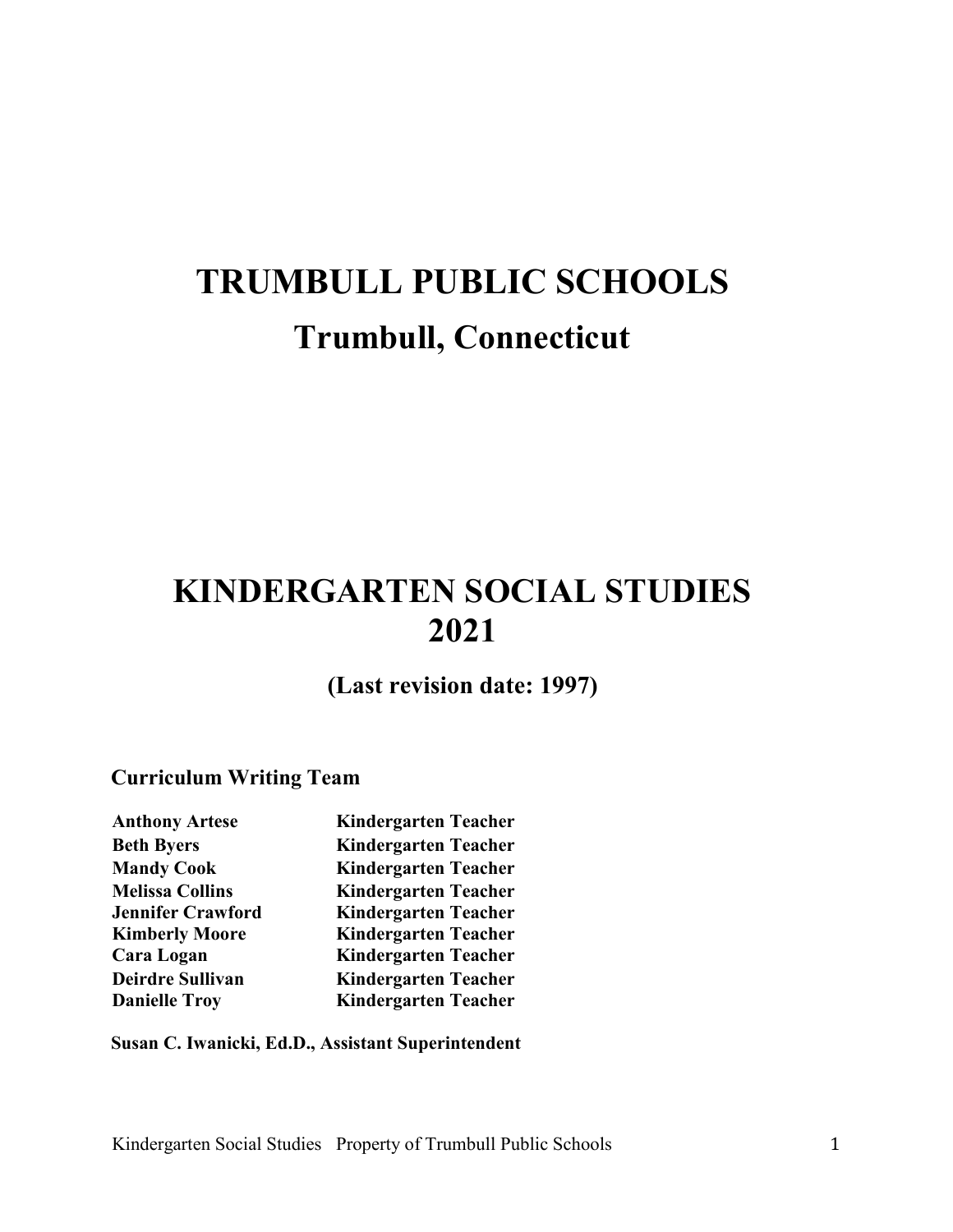### **Kindergarten Social Studies Table of Contents**

<span id="page-1-0"></span>The Trumbull Board of Education will continue to take Affirmative Action to ensure that no persons are discriminated against in its employment.

### **CORE VALUES AND BELIEFS**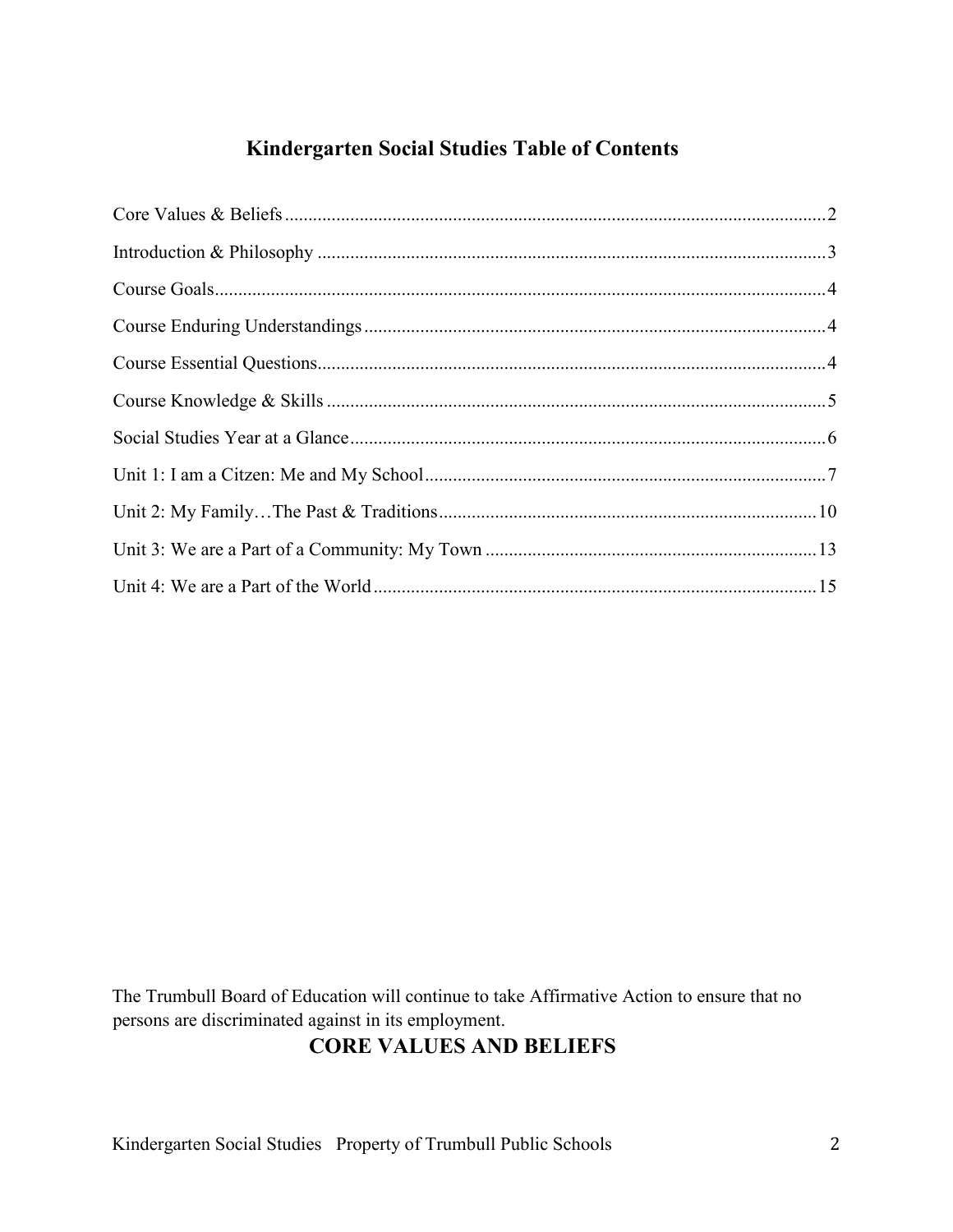The Trumbull School Community engages in an environment conducive to learning which believes that all students will **read** and **write effectively**, therefore communicating in an articulate and coherent manner. All students will participate in activities **that present problems solving through critical thinking**. Students will use technology as a tool applying it to decision making. We believe that by fostering self-confidence, self-directed and studentcentered activities, we will promote **independent thinkers and learners**. We believe **ethical conduct** to be paramount in sustaining the welcoming school climate that we presently enjoy.

<span id="page-2-0"></span>Approved 8/26/2011

### **INTRODUCTION & PHILOSOPHY**

The National Council for Social Studies states that "the primary purpose of social studies is to help young people make informed and reasoned decisions for the public good as citizens of a culturally diverse, democratic society in an interdependent world. " At Trumbull Public Schools, we recognize that elementary age students must be engaged in the learning process and make connections to their own lives regarding historical events and concepts that affect life today.

The Connecticut State Department of Education developed the 2015 *Connecticut Elementary and Secondary Studies Frameworks* in collaboration with a writing team which consisted of elementary, middle, high school and college/university faculty. This framework was founded primarily on the national *College, Career, and Civics Life Framework (C3)* as well as the *Common Core State Standards* (CCSS).

The National Council for Social Studies' *C3* offers five principles to support high quality social studies education that informed the *Connecticut Elementary and Secondary Studies Framework*  as well as this document:

- 1. Social studies prepares the nation's young people for college, careers, and civic life.
- 2. Inquiry is at the heart of social studies.
- 3. Social studies involves interdisciplinary applications and welcomes integration of the arts and humanities.
- 4. Social studies is composed of deep and enduring understandings, concepts, and skills from the disciplines. Social studies emphasizes skills and practices as preparation for democratic decision-making.
- 5. Social studies education should have direct and explicit connections to the Common Core State Standards for English Language Arts.

<span id="page-2-1"></span>C3 Framework

A full copy of the C3 framework can be accessed at<http://www.socialstudies.org/C3>

### **COURSE GOALS**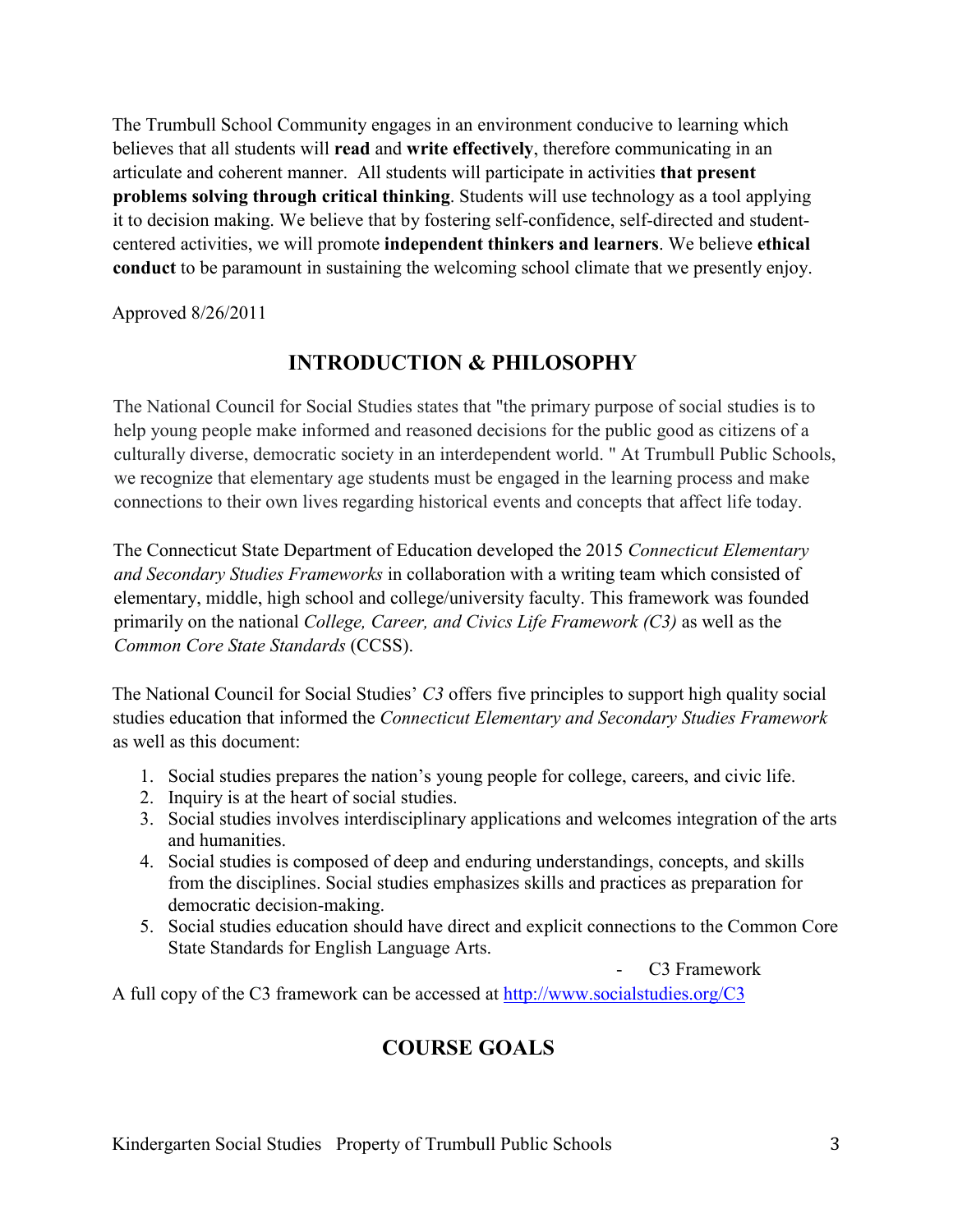The course goals are derived from *Connecticut Elementary and Secondary Studies Frameworks*. Prioritized standards are learning goals that have been identified as most essential to each grade level, content area, or course. Goals are listed specific to each unit in this curriculum guide, with the prioritized standards or goals bolded to show their importance. This curriculum aims to build the foundational skills needed in social studies and citizenship.

### **COURSE ENDURING UNDERSTANDINGS**

<span id="page-3-0"></span>Students will understand that . . .

- Good citizens demonstrate civic virtues by following rules and being kind to one another.
- Rules keep us safe and allow us to learn.
- Citizens use words, listen, and work together to solve problems.
- Families are made up of different people and roles, but they are all special.
- Experiences and traditions of the past shape who we are today.
- We ask questions, read/listen to stories, and look at pictures to learn about our past.
- Community members have different strengths and talents to help our community.
- Our community has rules to keep us safe and get us what we need.
- Community members use procedures to find solutions and address problems such as meetings, voting, listening, and talking.
- Maps are important because they can help us find places and determine locations.
- We can use maps to learn the types of physical features.
- Weather/climate affects how we live and interact with one another.

#### **COURSE ESSENTIAL QUESTIONS**

- <span id="page-3-1"></span>• What does it mean to be a good citizen?
- Why are rules important in our classroom and school?
- How can citizens at school solve problems?
- What makes a family?
- How do past experiences shape who we are today (family, home, school)?
- What sources can we use to learn about the past?
- Why do we have different roles for the members of our community?
- Why are rules important for our community?
- How do community members work together to take action to address problems?
- How do we use maps?
- Why are maps important?
- How does weather/climate influence our homes, our seasonal activities, and our community?

### **COURSE KNOWLEDGE & SKILLS**

<span id="page-3-2"></span>Students will understand, at an age-appropriate level, . . .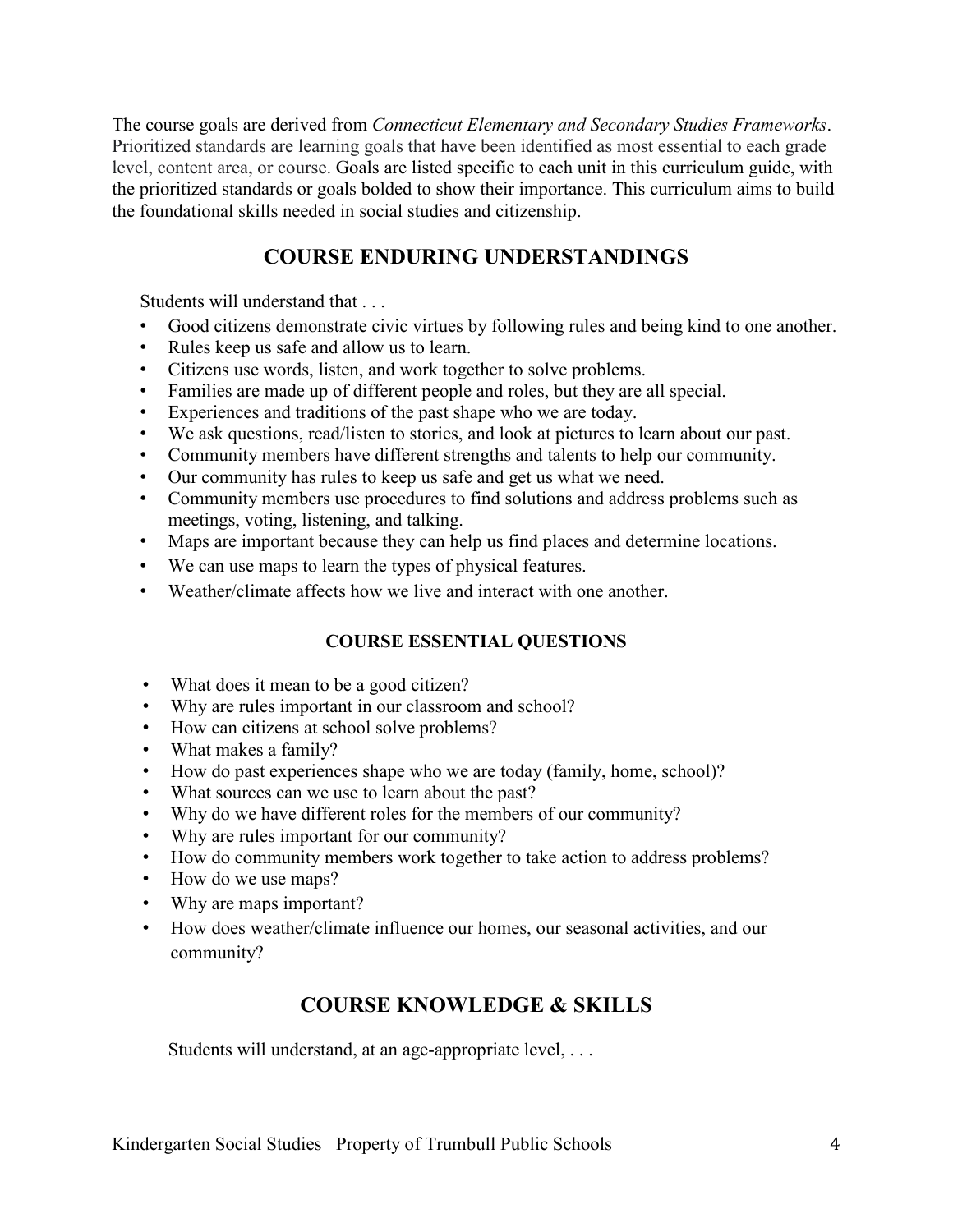- Civic Virtues. Individual citizens can help communities by following rules and working cooperatively.
- Perspectives Change Over Time. People in the past may think differently than people today.
- The Past Shapes Us. Historical events and traditions have an effect on our lives today.
- Historical Sources. Historians use historical sources such as interviews, inquiry, books, digital sources, and pictures to study the past.
- Peoples' Roles in the Community. Roles of all people, not limited to those in authority, can play important parts in our town.
- Voting. Citizens can make decisions by following group procedures to make decisions such as voting for town officials or to make important decisions.
- Map Reading. People can use maps for various purposes to locate places and learn about our world and environment.
- Location & Culture. The relationship between location and weather can have an impact on peoples' culture and the way they live.

Students will be able to . . .

- Identify relationships and roles within their family, school, and town. [CIV]
- Compare and give examples of life in the past to life today. [HIS]
- Understand that decisions impact our resources and others. [CIV, ECO]
- **Social Studies Framework Standards Categories**<br>CIV- Civics CIV- Civics ECO-<br>HIS- History History GEO- Geography INQ- Inquiry
- Describe how geography and climate impact daily living and culture. [GEO]
- <span id="page-4-0"></span>• Develop questions, plan inquiry, use sources, and present an argument about a topic related to their lives. [INQ]

### **SOCIAL STUDIES YEAR AT A GLANCE**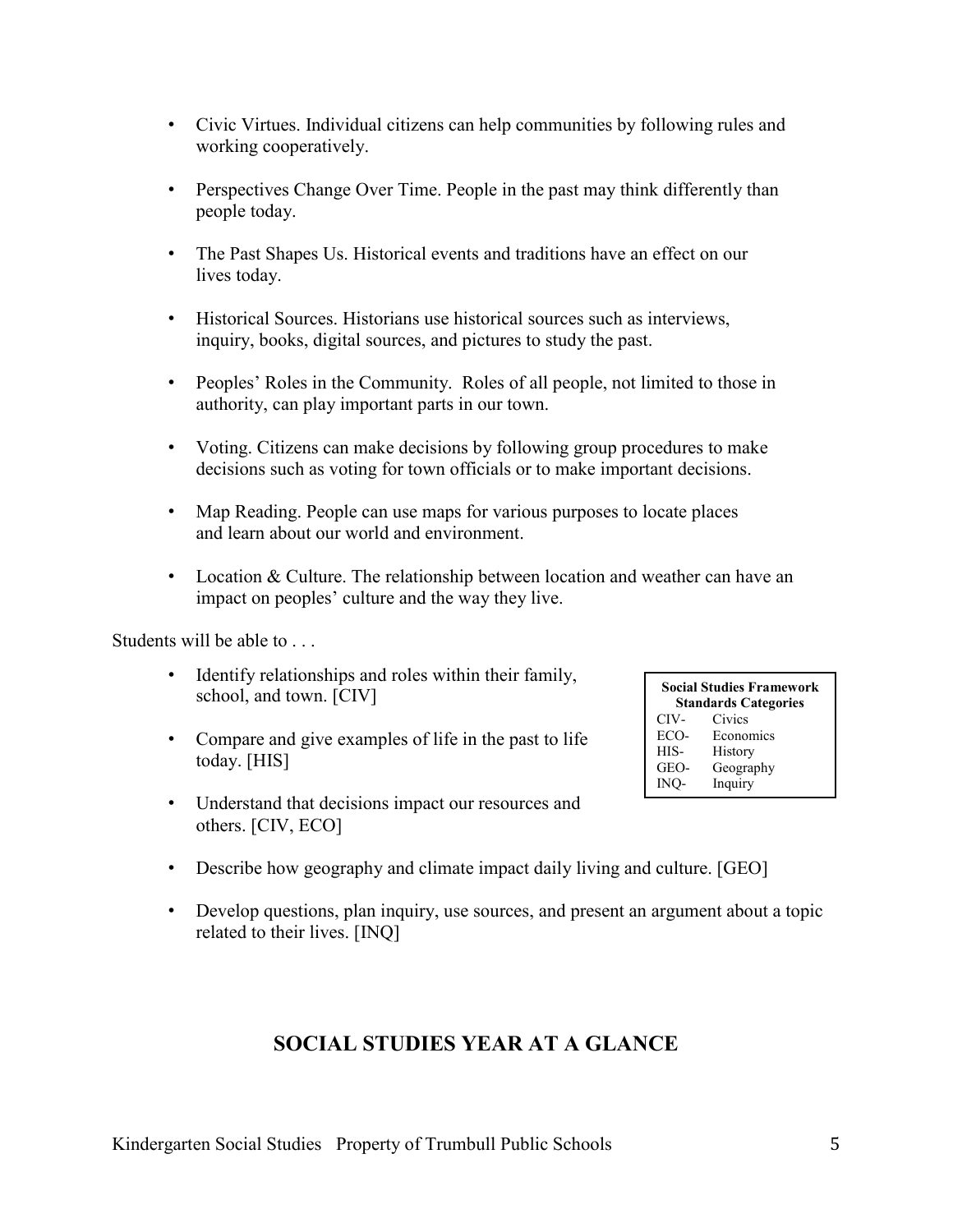| September-October                                                                | Unit 1: I am a Citizen: Me and My School      |  |
|----------------------------------------------------------------------------------|-----------------------------------------------|--|
| November – January                                                               | Unit 2: My FamilyThe Past & Traditions        |  |
| February–March                                                                   | Unit 3: We are a Part of a Community: My Town |  |
| April–June                                                                       | Unit 4: We are a Part of the World            |  |
| * Units may be longer to allow for Science and/or ELA Interdisciplinary Teaching |                                               |  |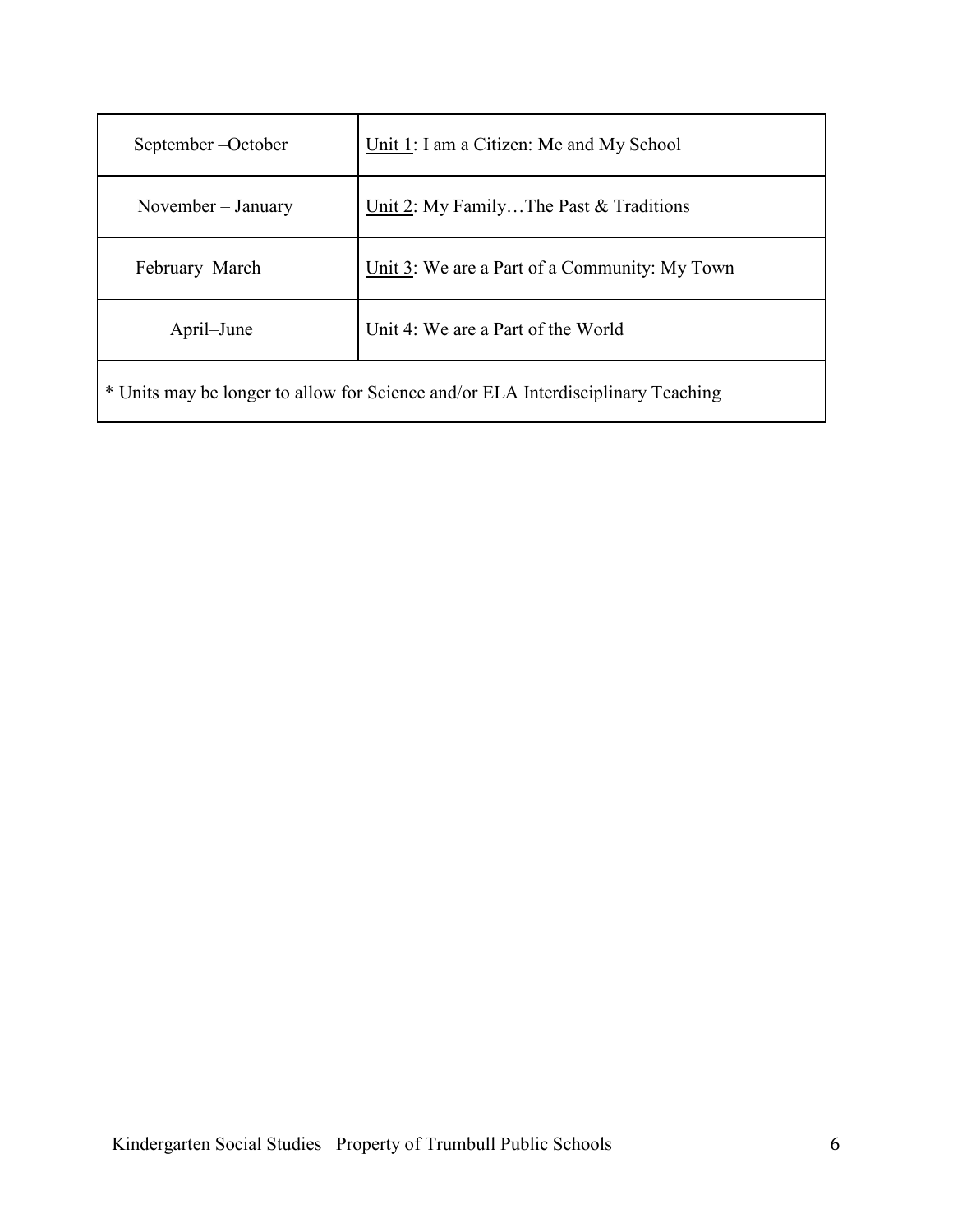### **KINDERGARTEN- UNIT 1**

#### *I am a Citizen: Me and My School*

At a grade-appropriate level, the student will:

#### **CIV K.4 Apply civic virtues when participating in school settings.**

- **CIV K.5 Follow agreed upon rules for discussions while responding attentively to others when addressing ideas and making decisions as a group.**
- CIV K.6 Explain the need for and purposes of rules in various settings inside of school.
- **CIV K.7 Explain how people can work together to make decision in the classroom.**
- ECO K.1 Explain how scarcity necessitates decision-making.
- ECO K.2 Identify the benefits and costs of making various personal decisions.
- HIST K.1 Compare life in the past to life today.
- INQ K–2.1 Explain why the compelling question is important to the student.
- INQ K–2.2 Identify disciplinary ideas associated with a compelling question.
- INQ K–2.10 Construct an argument with reasons.
- INQ K–2.12 Present an oral summary of an argument.
- INQ K–2.13 Ask and answer questions about arguments.

### **INQ K–2.17 Use listening, consensus-building, and voting procedures to decide on and take action in their classrooms.**

#### **Concepts:** Need to know about:

#### **Responsibilities of Citizens- Rules & Expectations in Classroom**

- Agreed upon classroom rules and procedures (eg. Class promise, class constitution)
- Rules vary in settings (home, school, public)
- Rules and expectations have changed over time (eg. chalk/no computers in school).
- Working together to make decisions in the classroom (listening, consensus-building, voting, take actions)

#### **How to Be a Good Citizen**

- Good citizenship (civic virtues- eg. manners, sharing, listening, cooperating)
- Citizens affect one another
- Benefits and costs of making various personal decisions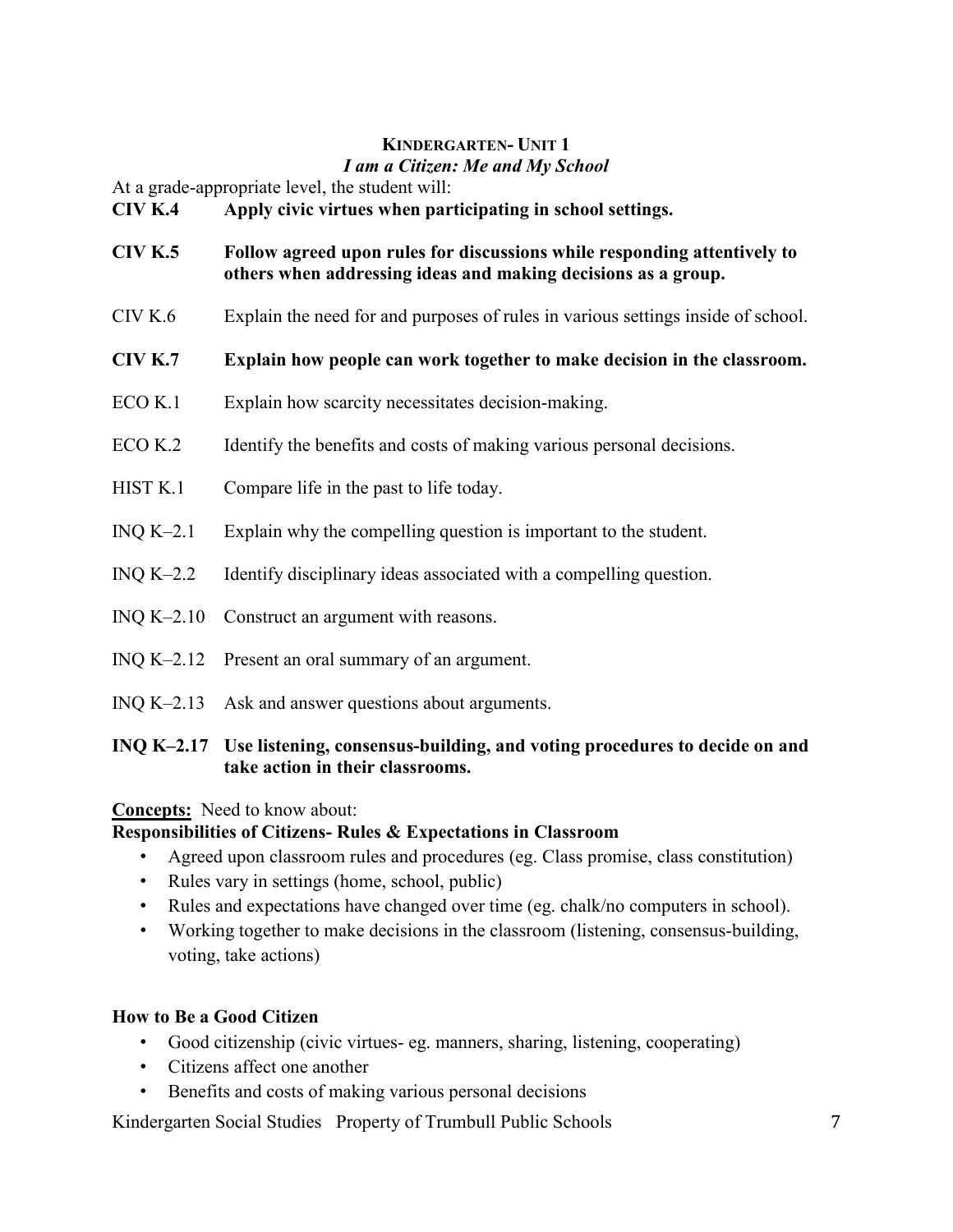- Scarcity necessitates decision-making (using classroom materials and tools responsibly)
- Conflict resolution (arguments- questioning, using reasons, summarizing)

Key Vocabulary: citizen, rule, classroom community, school community, responsibility, conflict, decision, argument, benefit, personal, procedure, consensus, vote, setting, civic virtues **Skills:** Need to be able to do:

### **Responsibilities of Citizens- Rules & Expectations in Classroom**

- Define citizen and civic virtues, and their roles as members of the classroom and school community.
- Demonstrate understanding by following classroom and school rules.
- Consider how some rules or expectations have changed over time (eg. chalk/using computers in school)
- Explain why we need rules (safety and fairness).
- Discuss how rules vary in different settings.
- Understand that it is a responsibility to follow rules in the classroom and school community.
- Collaborate and develop agreed upon classroom rules and procedures (eg. Class promise, class constitution)
- Work together to make decisions in the classroom (listening, consensus-building, voting, take actions)

### **How to Be a Good Citizen**

- Demonstrate good citizenship (civic virtues- eg. manners, share, listen, cooperate, participate, allow personal space)
- Discuss how our personal decisions and actions can affect one another positively (benefits) and negatively (costs) (eg, kind words can lead to more friends, breaking the classroom crayons)
- Define a conflict and discuss classroom problems.
- Resolve conflicts through questioning, using reasons, summarizing.

### **Big Ideas**

*Student's statements of enduring ideas*

- Good citizens demonstrate civic virtues by following rules and being kind to one another.
- Rules keep us safe and allow us to learn.
- Citizens use words, listen, and work together to solve problems.

### **Compelling or Essential Questions**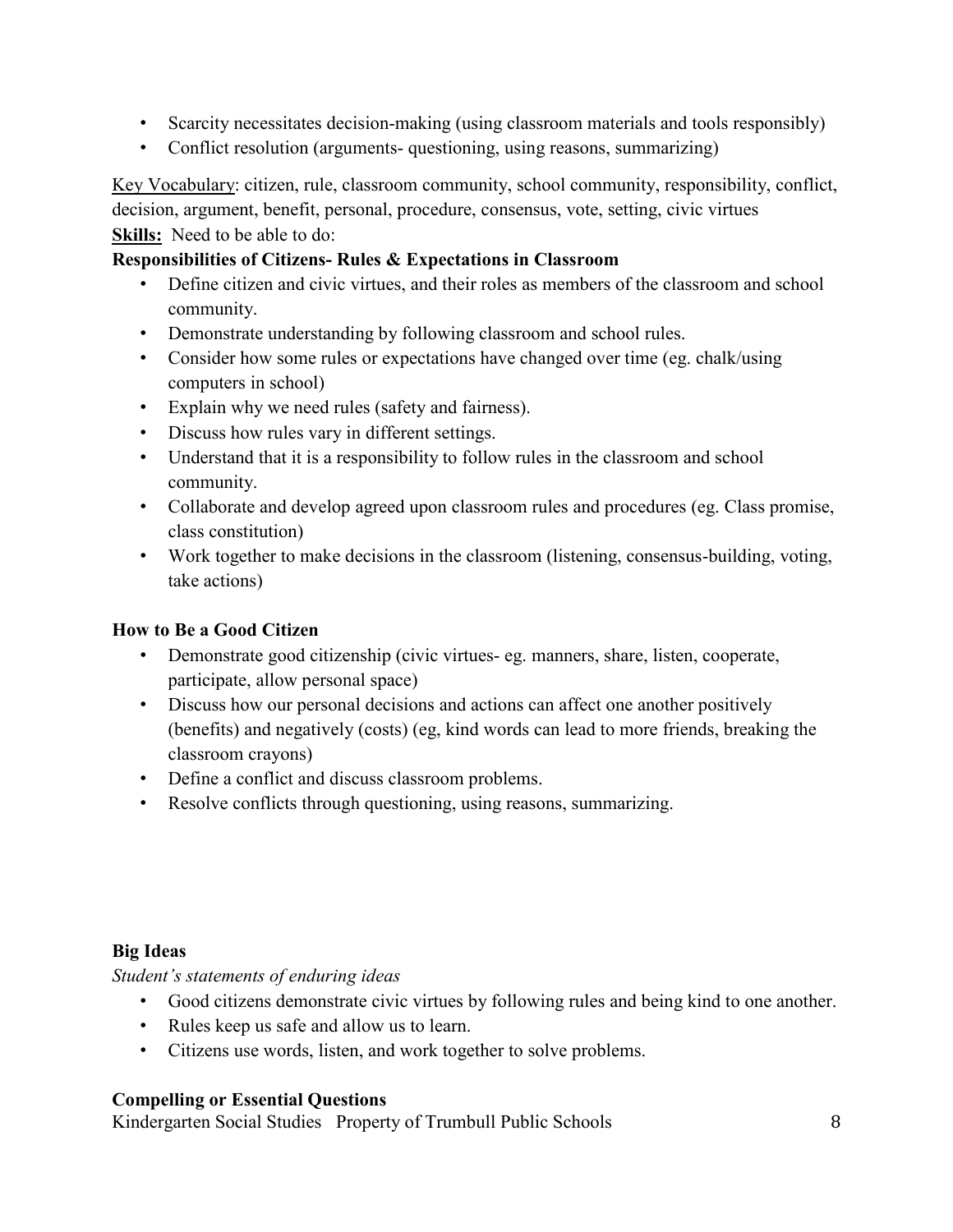### *Teacher's guiding questions*

- What does it mean to be a good citizen?
- Why are rules important in our classroom and school?
- How can citizens at school solve problems?

### **Instructional Strategies**

*Based on our philosophy for student learning, teachers will:*

- 1. Define and discuss with students the traits of a good citizen.
- 2. Model and provide students with expectations for classroom/school rules and procedures (eg. school-based PBIS curriculum).
- 3. Compare and contrast rules in different settings (school, home, public) to build understanding (eg. anchor chart, Venn diagram or other).
- 4. Lead students in a discussion of classroom rules, civic virtue, and their importance.
- 5. Provide students with the opportunity to consensus build, vote and take action to create classroom rules.
- 6. Create role playing scenarios in which students can exhibit good citizenship through respect for self, others, property, and rules.
- 7. Develop an anchor chart of problem-solving strategies with the class (eg. how to use kind words, finding materials, asking others).
- 8. Engage students with scenarios for discussion and role play about classroom problems and/or conflicts that involve lack of materials and/or other classroom issues.
- 9. Provide students with feedback and reinforce when they demonstrate civic virtues (eg. Catch them being good).
- 10. Introduce students to key vocabulary with opportunities for oral discussion-- *citizen, rule, classroom community, school community, responsibility, conflict, decision, argument, benefit, personal, procedure, consensus, vote, setting, civic virtues*

### **Assured Assessments**

*Through these assessments/experiences, students will demonstrate growth and/or mastery of the content and skills for this unit. Teachers will assess and provide feedback to students about the following:*

### **Evaluation/ Assessment Methods**

### *Formative*

Student will:

- Listen, discuss, and use strategies (eg. consensus-building, and voting procedures) to create classroom rules.
- Verbalize and physically demonstrate understanding of classroom/school rules.
- Participate in discussions and role playing to identify tools to resolve conflicts.

### *Summative*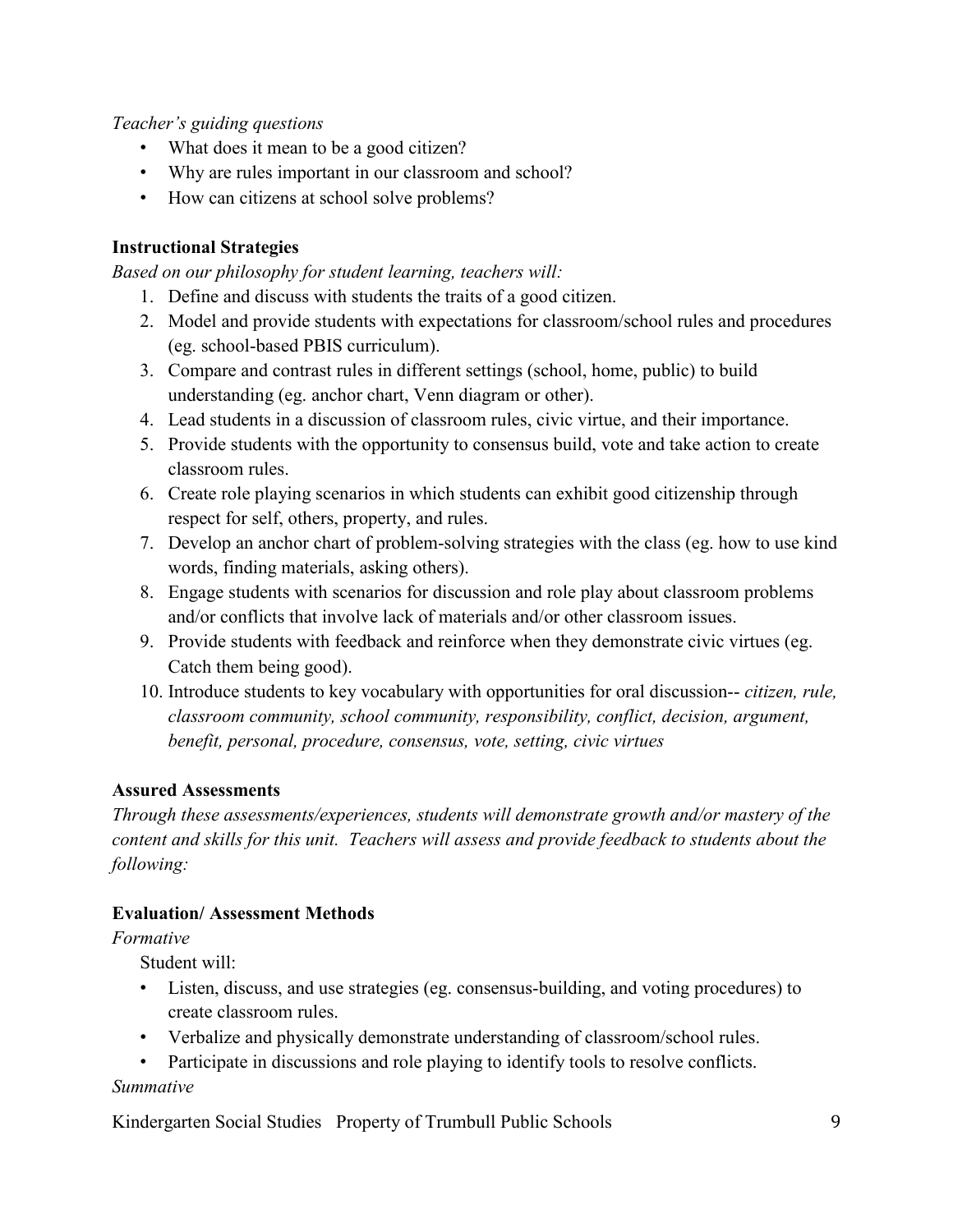Student will:

• Reflect, identify, and document their own positive citizenship through drawing with written or oral dictation of civic virtues.

#### **Time Allotments/Pacing Guide**

6 weeks

#### **KINDERGARTEN- UNIT 2**

#### *My Family… The Past & Traditions*

At a grade-appropriate level, the student will:

#### **HIST K.1 Compare life in the past to life today.**

- HIST K.2 Generate questions about individuals and groups who have shaped a significant historical change.
- HIST K.3 Compare perspectives of people in the past to those in the present.

#### **HIST K.4 Identify different kinds of historical sources.**

- HIST K.5 Explain how historical sources can be used to study the past.
- HIST K.6 Identify the maker, date, and place of origin for a historical source from information within the source itself.

#### **HIST K.7 Generate questions about a particular historical source as it relates to a particular historical event or development**

- HIST K.8 Generate possible reasons for an event or development in the past.
- INQ K–2.1 Explain why the compelling question is important to the student.
- INQ K–2.2 Identify disciplinary ideas associated with a compelling question.
- **INQ K–2.3 Identify facts and concepts associated with a supporting question.**
- INQ K–2.4 Make connections between supporting questions and compelling questions.
- INQ K–2.5 Determine the kinds of sources that will be helpful in answering compelling questions and supporting questions.
- INQ K–2.11 Construct explanations using correct sequence and relevant information.

#### **INQ K–2.12 Present an oral summary of an argument using a visual.**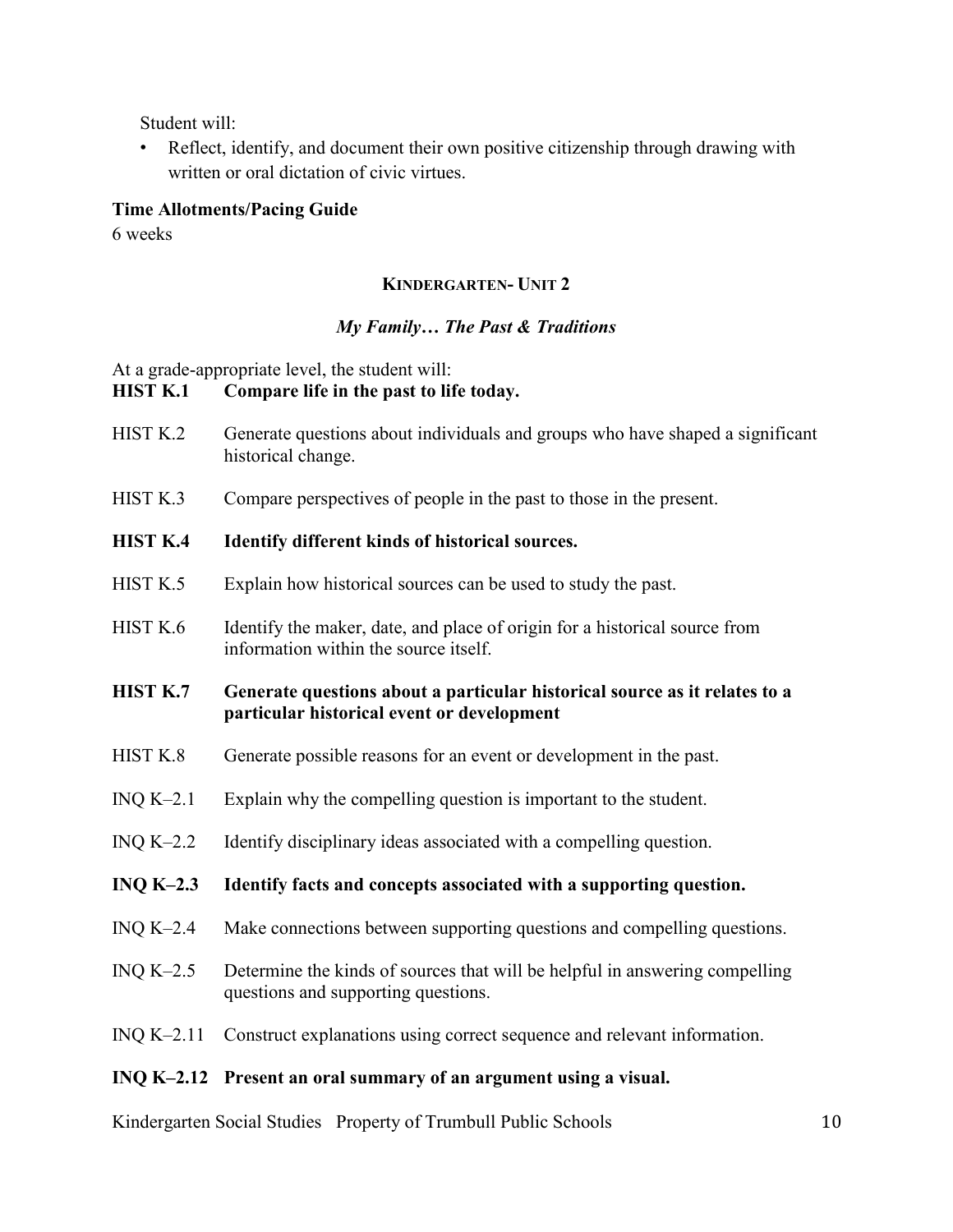### **Concepts:** Need to know about:

### **Families**

- Family structures are not all the same.
- Members have different roles
- You within your family
- Vocabulary we use to describe family roles

### **The Past Shapes Us**

- Sources help us learn (eg. pictures, stories, books about traditions, interviews).
- Historians ask questions and interview to learn.
- Traditions vary (by family, religion, culture) and can give us a sense of belonging.

Key Vocabulary: family, mother, father, sister, brother, grandmother, grandfather, niece, nephew, aunt, uncle, cousin, (as needed-- caregiver, guardian, foster parent, step-

father/mother/sister/brother) the past, the present, tradition, compare

**Skills:** Need to be able to do:

### **Families**

- Identify the relationship, roles, and titles of family members (eg. mother, father…)
- Compare their own role within their own family
- Discuss similarities and differences in family structures.

### **The Past Shapes Us**

- Identify and explain how we can use sources to find out about the past.
- Compare life in the past to life today based on their families.
- Ask and find answers to questions about family and traditions (eg. interview).
- Referring to sources and dates, construct a comparison of a parent/caregiver's childhood and their own (eg. "*My mom was born in 1982 and her favorite book was The Velveteen Rabbit and my favorite book is Pete the Cat"*).
- Present to classmate about their family's/caregiver's past and present as well as traditions (in pictures and in words).

### **Big Ideas**

### *Student's statements of enduring ideas*

- Families are made up of different people and roles, but they are all special.
- Experiences and traditions of the past shape who we are today.
- We ask questions, read/listen to stories, and look at pictures to learn about our past.

### **Compelling or Essential Questions**

*Teacher's guiding questions*

- What makes a family?
- How do past experiences shape who we are today (family, home, school)?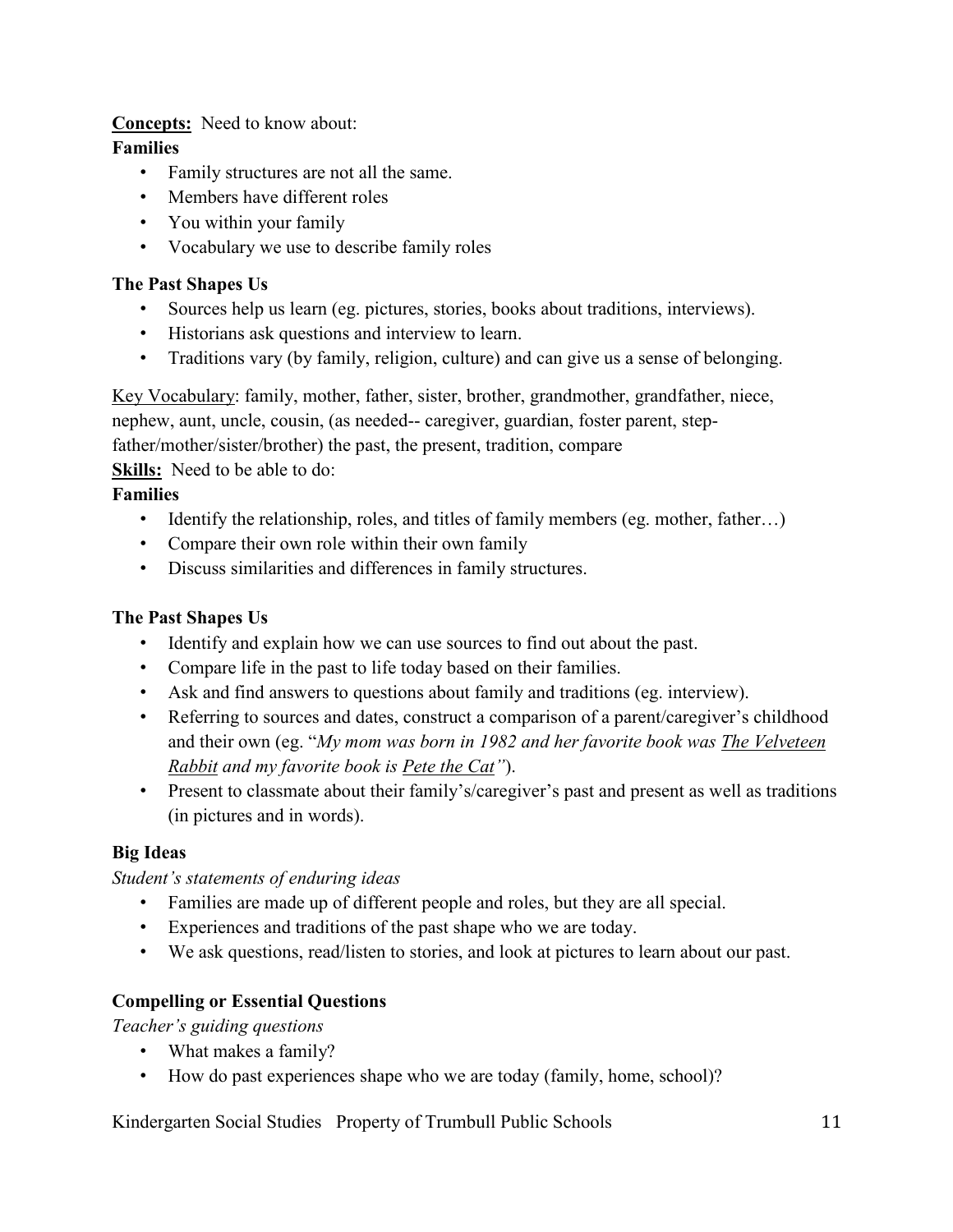• What sources can we use to learn about the past?

### **Instructional Strategies**

*Based on our philosophy for student learning, teachers will:*

- 1. Define and discuss with students the relationships, roles, and titles of family members.
- 2. Model and provide students with a graphic organizer to represent their family and members (eg. picture, modern family tree, list)
- 3. Compare and contrast the roles members play within a family through class discussion.
- 4. Provide models of various sources that can be used to learn about the past in one's family.
- 5. Conduct an interactive read aloud that provides an example of family tradition and conduct a discussion of traditions students celebrate in their families.
- 6. Record a class list of traditions shared during discussion.
- 7. Brainstorm with students and supply interview questions for the family member interview about life in the past and family traditions.
- 8. Role play and/or model how to interview a family member (eg. questioning- in person, Zoom and recording responses- writing/taking notes or recording).
- 9. Supply students and families with directions and supports (rubric) for the Family/Caregiver Interview and presentation.
- 10. Differentiate for students who do not have access to family/caregiver sources (eg. teacher interview, PebbleGo).
- 11. Lead the class in a discussion of how to present (model sentence starters, loud voice, eye contact).
- 12. Use a rubric to provide presentation feedback on student mastery of standards (using sources, comparing life in past to life today, presenting).
- 13. Introduce students to key vocabulary with opportunities for oral discussion-- family, mother, father, sister, brother, grandmother, grandfather, niece, nephew, aunt, uncle, cousin, (as needed-- caregiver, guardian, foster parent, step-father/mother/sister/brother) tradition, compare

### **Assured Assessments**

*Through these assessments/experiences, students will demonstrate growth and/or mastery of the content and skills for this unit. Teachers will assess and provide feedback to students about the following:*

### **Evaluation/ Assessment Methods**

### *Formative*

Student will:

• Listen, reflect and discuss the concepts around family, life in the past and present, and traditions using key vocabulary.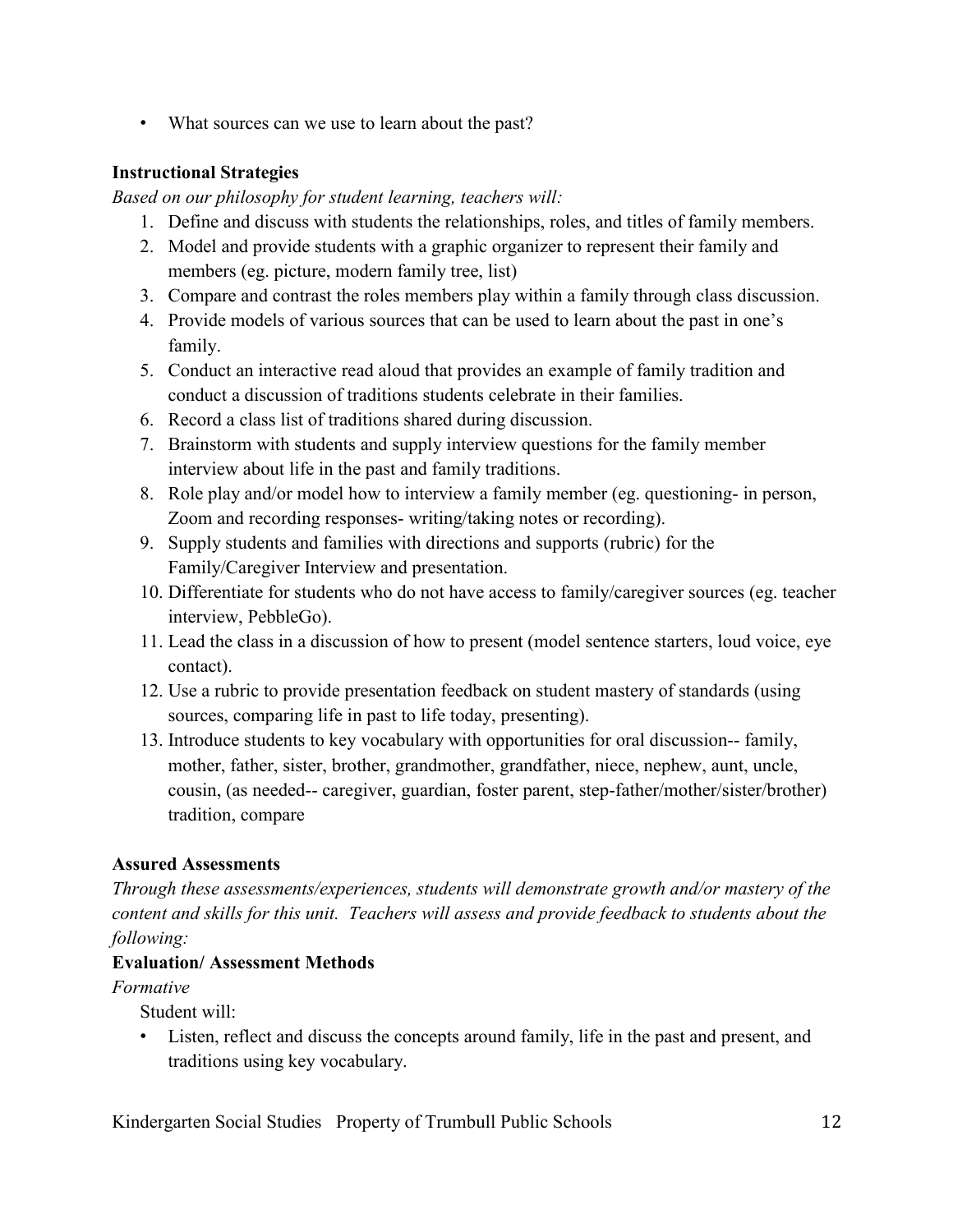• Complete a representation of their own family members through drawing and labeling with written or oral dictation.

### *Summative*

Student will:

• Prepare and present about their own family using sources about life in the past and the present, as well as family traditions.

### **Time Allotments/Pacing Guide**

6 weeks

### **KINDERGARTEN UNIT 3** *We are a Part of a Community: My Town*

At a grade-appropriate level, the student will:

- **CIV K.1 Describe roles and responsibilities of people in authority (local/state/national e.g., judge, mayor, governor, police).**
- **CIV K.2 Explain how all people, not just official leaders, play an important role in a community.**
- CIV K.3 Describe how communities work to accomplish common tasks, establish responsibilities, and fulfill roles of authority.
- **CIV K.6 Explain the need for and purposes of rules in various settings inside and outside of school.**
- CIV K.8 Identify and explain how rules function in public.
- INQ K–2.15 Identify and explain a range of local problems, and some ways in which people are trying to address these problems.

### **INQ K–2.16 Identify ways to take action to help address local, regional, and global problems.**

### **Concepts:** Need to know about:

### **Community Helpers**

- Community definition and members
- Roles of members- town's people, volunteers, town service people (eg. police, fire, medical, teachers, facilities), and town officials (eg. judge, 1<sup>st</sup> Select person, Board of Education members)
- How people become helpers or town service/officials- volunteering, applying, elections, and voting
- Student roles in the community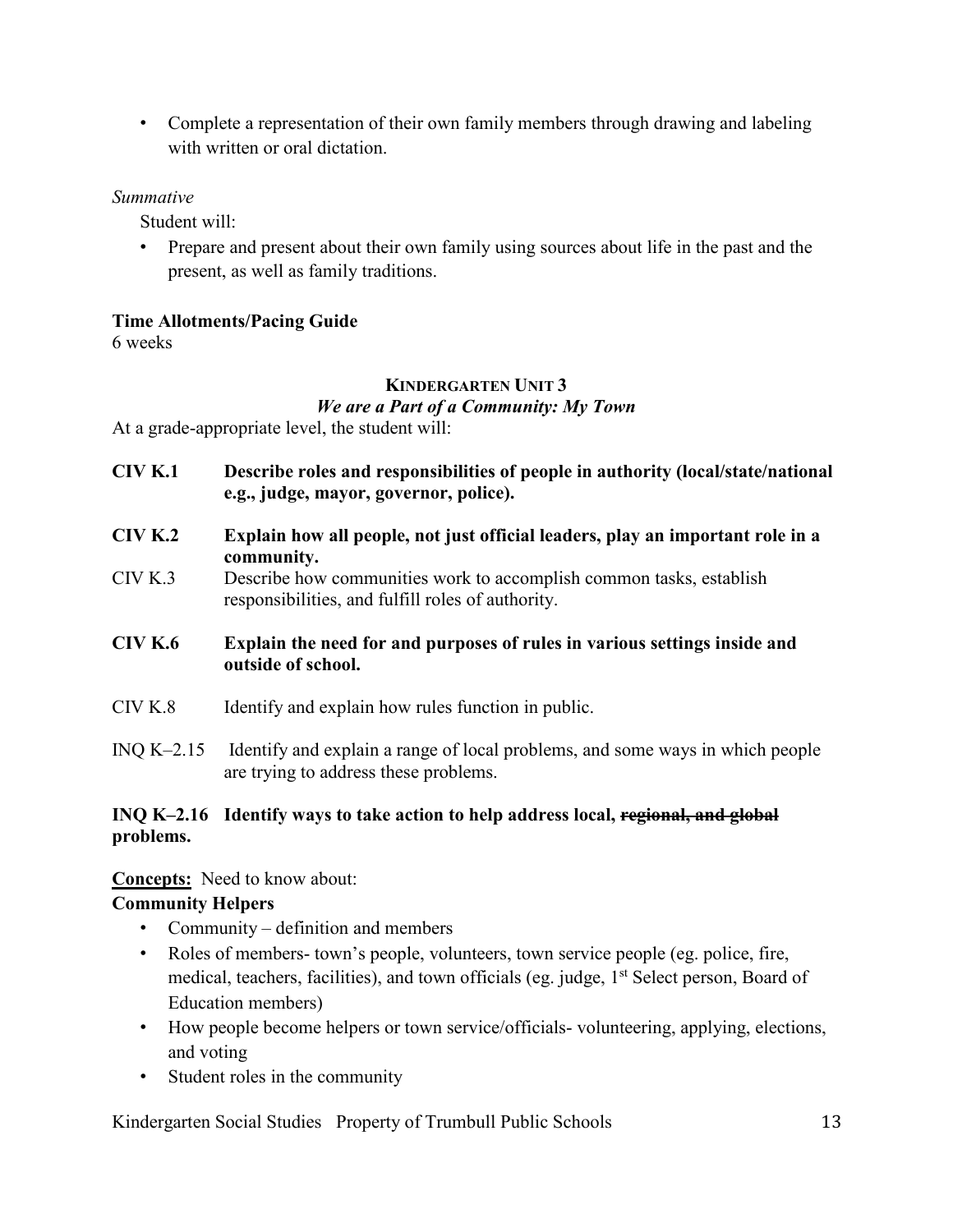### **Working Together**

- Need and purpose for rules in the community
- Examples of town problems (eg. accident, snow storms, building schools)
- Ways members use procedures (check-lists, meetings, voting, listening and talking) to take action

Key Vocabulary: community, community helpers, volunteers, town service people, town officials, election, vote, procedures

**Skills:** Need to be able to do:

### **Community Helpers**

- Identify the relationship, roles, and titles of community members (eg. town's people, service people, officials, etc.)
- Discuss how people become a specific role within the community (eg. volunteering, applying, elections, and voting)
- Compare and contrast roles within the community and how students play a part.

### **Working Together**

- Provide examples of rules in public/the town community and their purpose (eg. to keep us safe, to keep our community clean).
- Brainstorm and share examples of how community members work together to address problems (eg. accident, snow storms, building schools)
- Demonstrate understanding of community members and roles through a poster, letter, or page in a class book.

### **Big Ideas**

### *Student's statements of enduring ideas*

- Community members have different strengths and talents to help our community.
- Our community has rules to keep us safe and get us what we need.
- Community members use procedures to find solutions and address problems such as meetings, voting, listening, and talking.

### **Compelling or Essential Questions**

*Teacher's guiding questions*

- Why do we have different roles for the members of our community?
- Why are rules important for our community?
- How do community members work together to take action to address problems?

### **Instructional Strategies**

*Based on our philosophy for student learning, teachers will:*

1. Define, discuss, and create an anchor chart with students showing the relationships, roles, and titles of community helpers.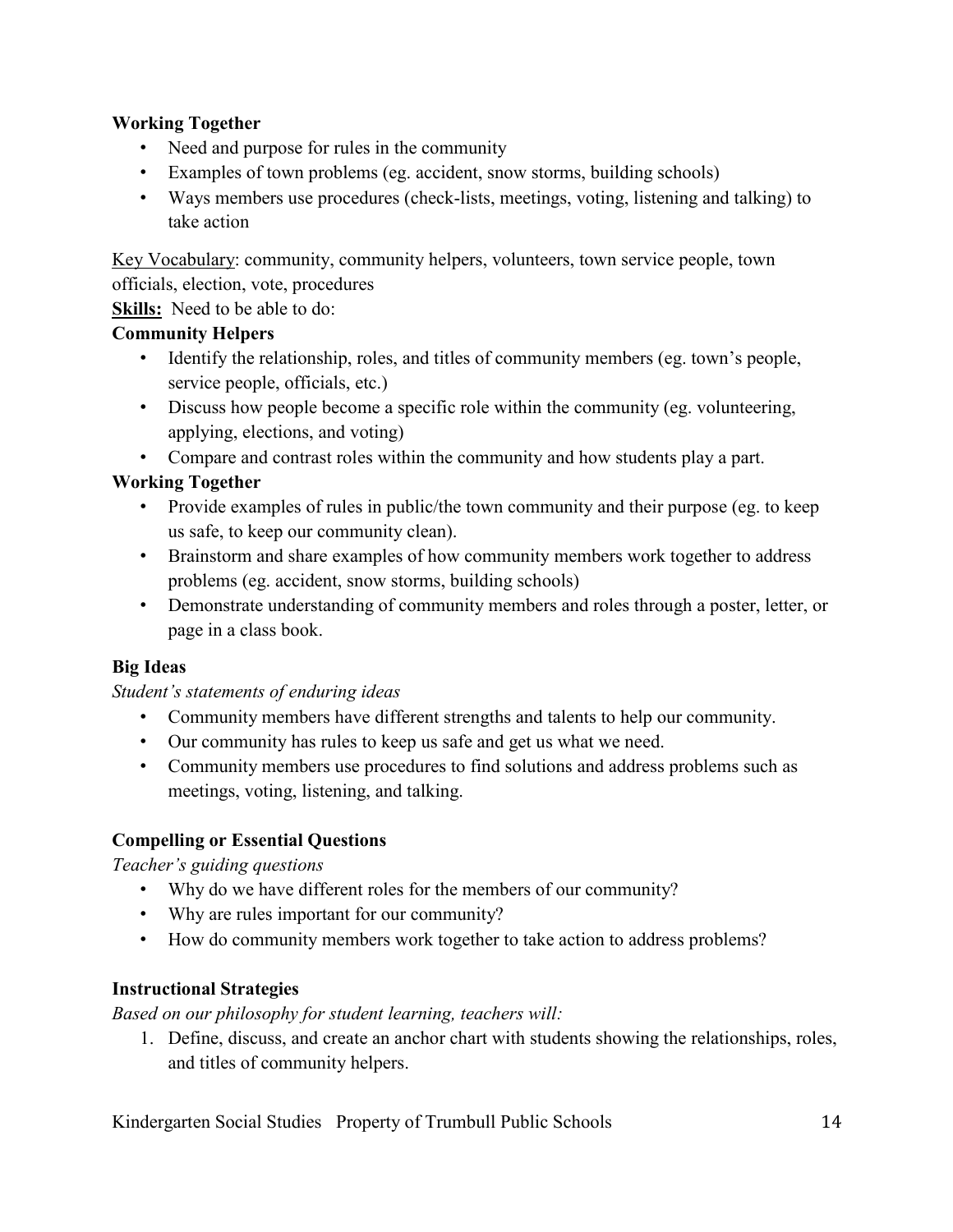- 2. Conduct various interactive read alouds that provides examples of community members and their roles/responsibilities.
- 3. Compare and contrast the roles members play within a community.
- 4. Incorporate guest speakers from the community as is possible (eg. Board Members, fire department, veterans).
- 5. Supply students with directions and guide them in creating a poster, letter, or page in a class book that demonstrates understanding of community helpers and their role in our town.
- 6. Brainstorm and discuss rules in the community and their importance.
- 7. Provide scenarios of community problems and lead the class to decide which community members would be the best to take actions to address the problem.
- 8. Introduce students to key vocabulary with opportunities for oral discussion-- community, community helpers, volunteers, town service people, town officials, election, vote, procedures

### **Assured Assessments**

*Through these assessments/experiences, students will demonstrate growth and/or mastery of the content and skills for this unit. Teachers will assess and provide feedback to students about the following:*

### **Evaluation/ Assessment Methods**

*Formative*

Student will:

- Compare and contrast the roles and responsibilities of community helpers.
- Consider and discuss community rules and why we need them.
- Participate in discussions and scenarios/role playing to identify procedures that community helpers follow to take action to address problems.

### *Summative*

Student will:

• Demonstrate understanding of community helpers and their role in our town by creating a poster, letter, or page in a class book.

### **Time Allotments/Pacing Guide**

8 weeks

### **KINDERGARTEN UNIT 4**

### *We are a Part of the World*

At a grade-appropriate level, the student will:

GEO K.1 Construct maps, graphs and other representations of familiar places.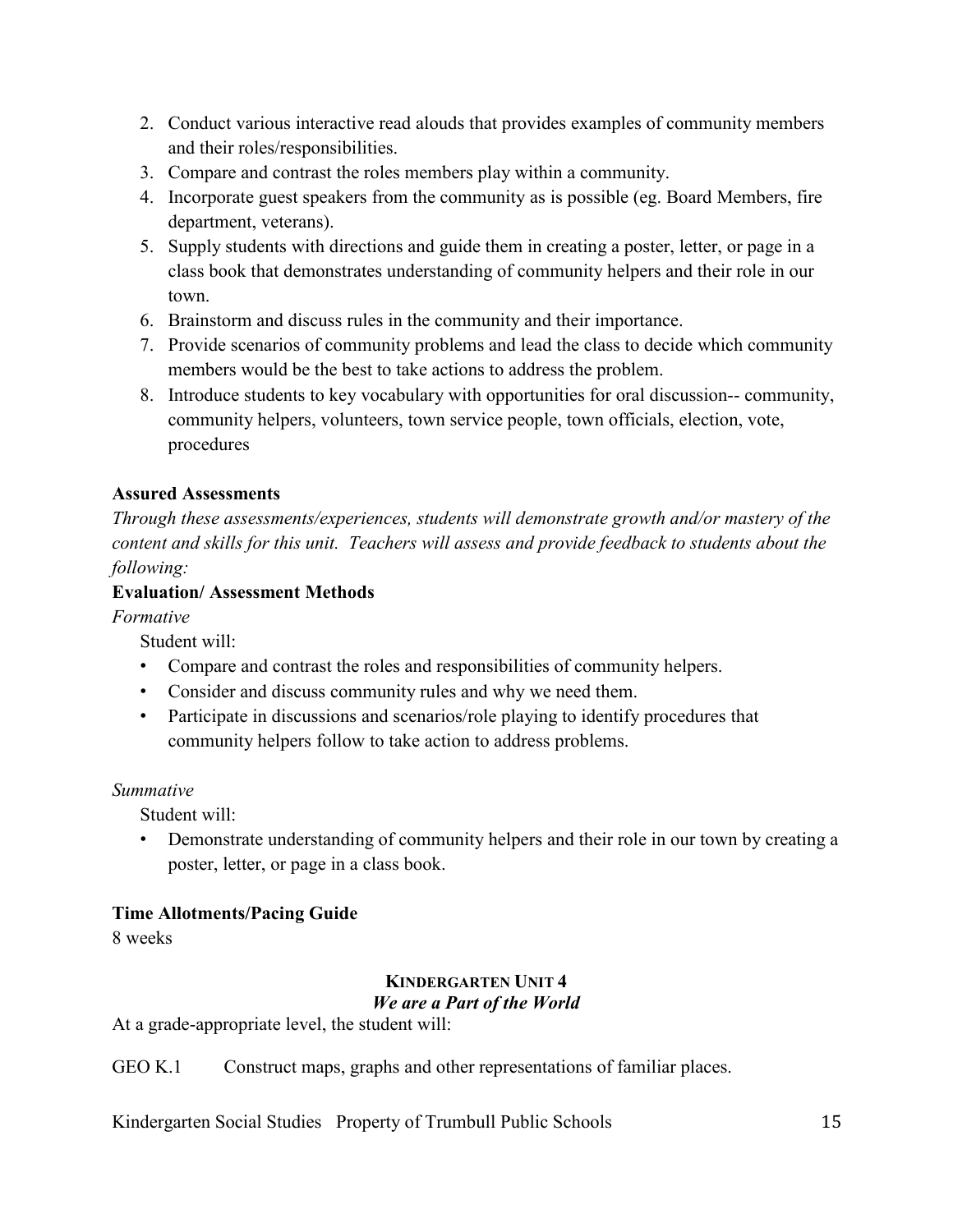### **GEO K.2 Use maps, graphs, photographs and other representations to describe places and the relationships and interactions that shape them.**

GEO K.3 Use maps, globes, and other simple geographic models to identify cultural and environmental characteristics of places.

### **GEO K.4 Explain how weather, climate, and other environmental characteristics affect people's lives in places or regions.**

INQ K–2.6 Gather relevant information from one or two sources while using the origin and structure to guide the selection.

### **INQ K–2.7 Evaluate a source by distinguishing between facts and opinion.**

- INQ K–2.10 Construct an argument with reasons.
- INQ K–2.12 Present a summary of an argument using print, oral, and digital technologies.
- INQ K–2.13 Ask and answer questions about arguments.
- INQ K–2.14 Ask and answer questions about explanations.

### **INQ K–2.15 Identify and explain a range of local, regional, and global problems, and some ways in which people are trying to address these problems.**

### **INQ K–2.16 Identify ways to take action to help address local, regional, and global problems.**

### **Concepts:** Need to know about

### **Discovering Our World Through Maps & Globes**

- Purpose of a map and map types (eg. Town, State, Country, World or paper, digital, globe)
- Important features of a map and map key (eg. compass rose, cardinal directions, symbols, longitude and latitude lines, land and water)
- Digital map technology purposes (eg. directions, to explore pictures of places, determine weather)

### **Ways Places and Regions Affect Our Weather & Culture**

- Types of climate and environmental characteristics
- Regional weather and seasons
- Impact of weather on how people live (culture)

Key Vocabulary: location, town, state, country, world, map, globe, land, water, map key, compass rose, cardinal directions (North, South, East, West), symbols, longitude and latitude lines, land and water, climate, season, culture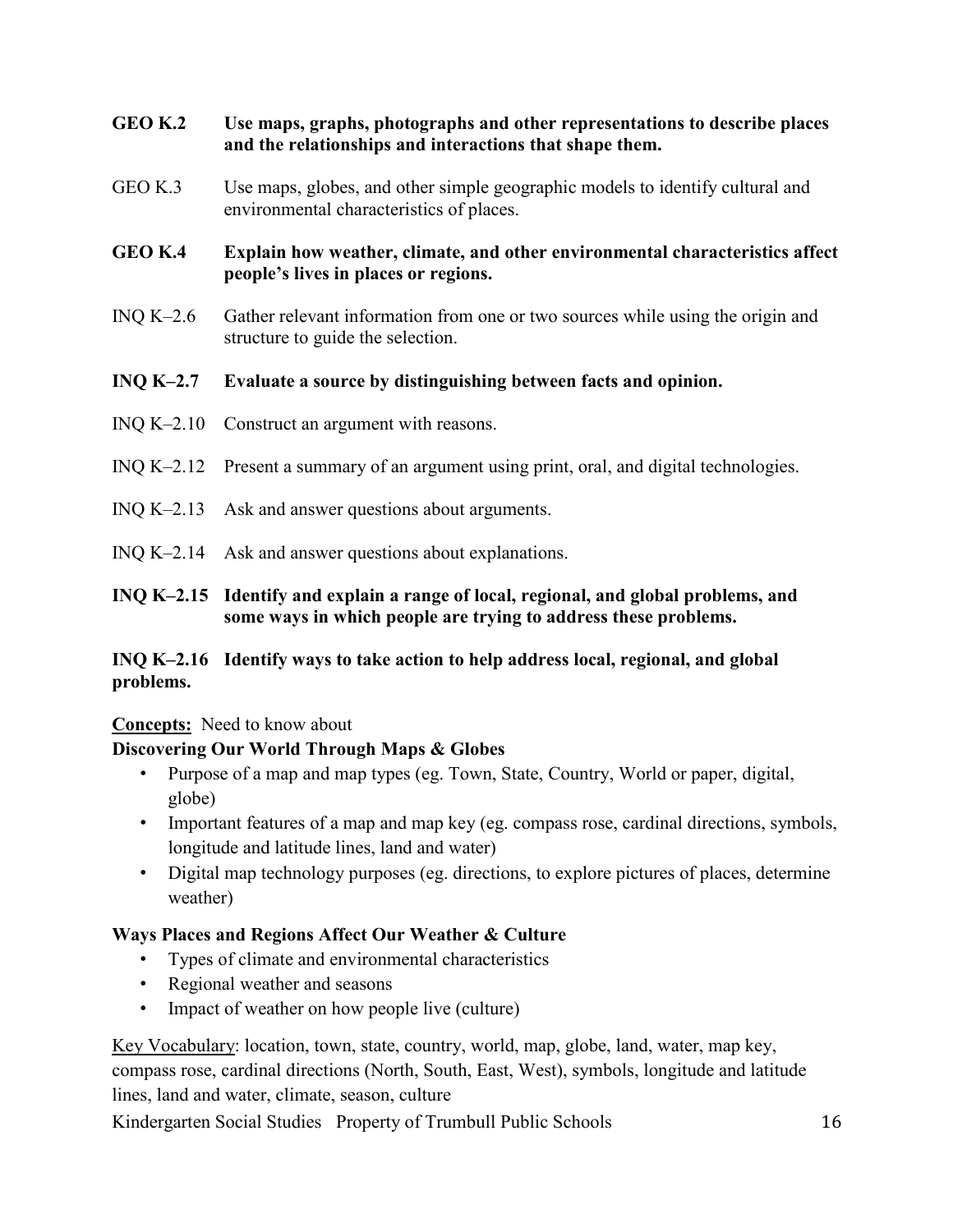### **Skills:** Need to be able to do:

### **Discovering Our World Through Maps & Globes**

- Identify and locate the important features of the map (eg. map key, compass rose, North, South, East, West)
- Discuss how people use maps and how they might use maps in their family
- Find their own location or the location of others on the map (eg. *This is where I live. This is where Disney World is*.)
- Compare and contrast types of geographic features on a map (land, water, ocean, mountains, rivers)
- Use digital map technology to explore pictures of places in the world (google earth)

### **Ways Places and Regions Affect Our Weather & Culture**

- Compare and contrast types of climate, weather, and seasons.
- Brainstorm and discuss how weather impacts how people live (their culture).
- Demonstrate understanding of the way weather impacts how people live through a digital presentation about local weather (At my house in the summer, we…. At my house in the fall, we…).
- Argue, using evidence about weather, why a chosen activity fits best in a particular season and why.

### **Big Ideas**

### *Student's statements of enduring ideas*

- Maps are important because they can help us find places and determine locations.
- We can use maps to learn the types of physical features.
- Weather/climate affects how we live and interact with one another.

### **Compelling or Essential Questions**

*Teacher's guiding questions*

- How do we use maps?
- Why are maps important?
- How does weather/climate influence our homes, our seasonal activities, and our community?

### **Concepts:** Need to know about

### **Discovering Our World Through Maps & Globes**

- Purpose of a map and map types (eg. Town, State, Country, World or paper, digital, globe)
- Important features of a map and map key (eg. compass rose, cardinal directions, symbols, longitude and latitude lines, land and water)
- Digital map technology purposes (eg. directions, to explore pictures of places, determine weather)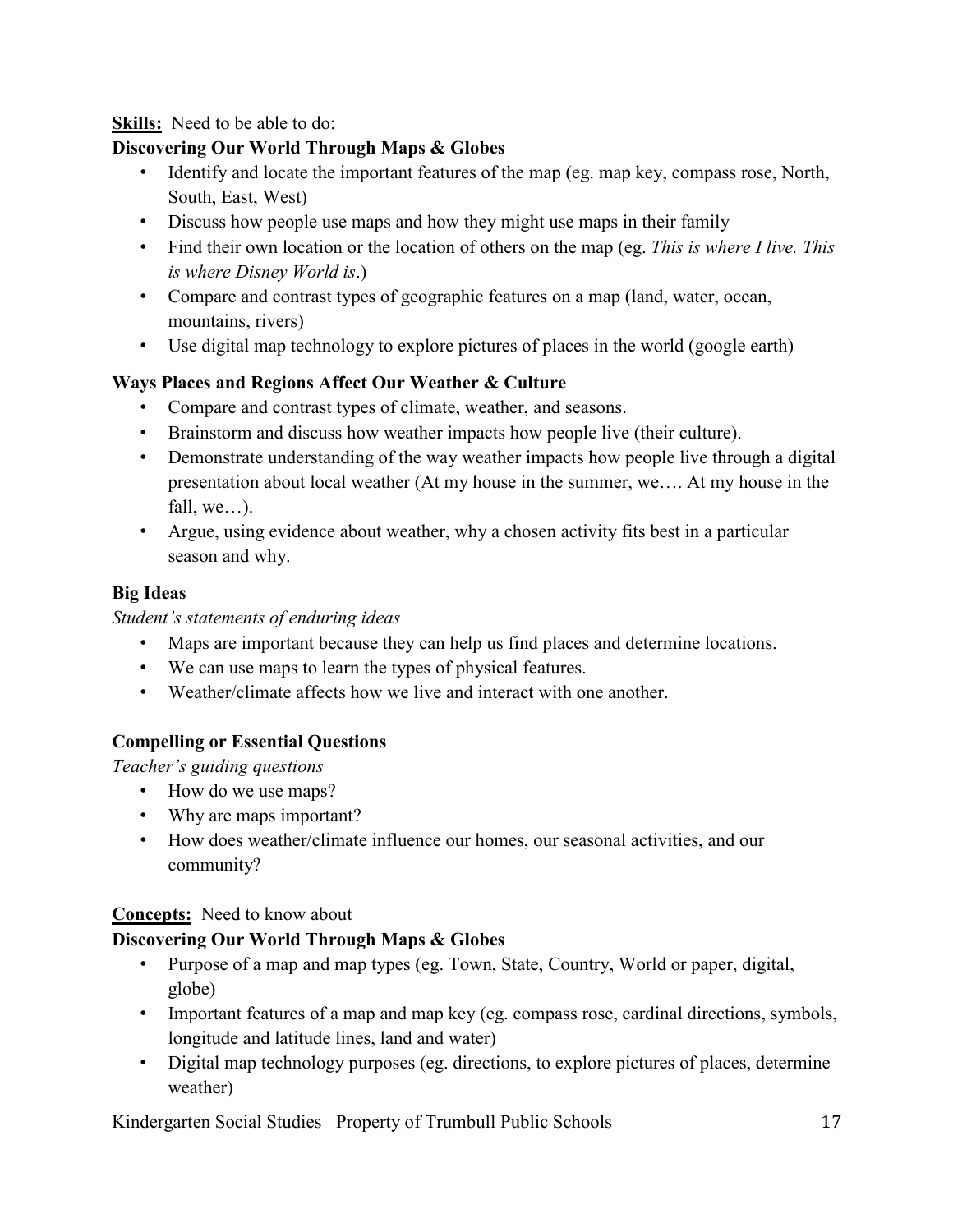### **Ways Places and Regions Affect Our Weather & Culture**

- Types of climate and environmental characteristics
- Regional weather and seasons
- Impact of weather on how people live (culture)

Key Vocabulary: location, town, state, country, world, map, globe, land, water, map key, compass rose, cardinal directions (North, South, East, West), symbols, longitude and latitude lines, land and water, climate, season, culture

### **Instructional Strategies**

*Based on our philosophy for student learning, teachers will:*

- 1. Introduce the concept of a maps by sharing with different types of maps (eg. map of the zoo, globe, paper map, treasure map).
- 2. Reinforce concepts using an interactive read aloud that provides an example maps and how we use them (eg. *Me on the Map* by Joan Sweeney).
- 3. Lead the class in a discussion of where they have been by demonstrating map use with the SMART Board (eg. places they have been or heard of—locating them on the digital map).
- 4. Create an anchor chart of key features of a map; use book, songs, and videos to reinforce map features as is possible. (eg. PebbleGo – Maps)
- 5. Model for students how to create their own map.
- 6. Provide supports for students to create their own individual map with a key (eg use teacher provided shapes and labels to cut/paste and create a map).
- 7. Brainstorm types of weather/climate and how people live in those climates. Create anchor charts naming specific features.
- 8. Using digital technology (eg. PebbleGo People and the Environment) lead students in exploration of different regions and their weather/climate (culture).
- 9. Provide scenarios of seasonal activities and lead the class to decide which activity best matches specific seasons in Trumbull, CT. (eg. sledding  $=$  winter, apple picking  $=$  fall)
- 10. Model and provide supports for students to argue using evidence about the weather why a chosen activity fits best in a particular season.
- 11. Introduce students to key vocabulary with opportunities for oral discussion-- location, town, state, country, world, map, globe, land, water, map key, compass rose, cardinal directions (North, South, East, West), symbols, longitude and latitude lines, land and water, climate, season, culture

### **Assured Assessments**

*Through these assessments/experiences, students will demonstrate growth and/or mastery of the content and skills for this unit. Teachers will assess and provide feedback to students about the following:*

### **Evaluation/ Assessment Methods**

*Formative*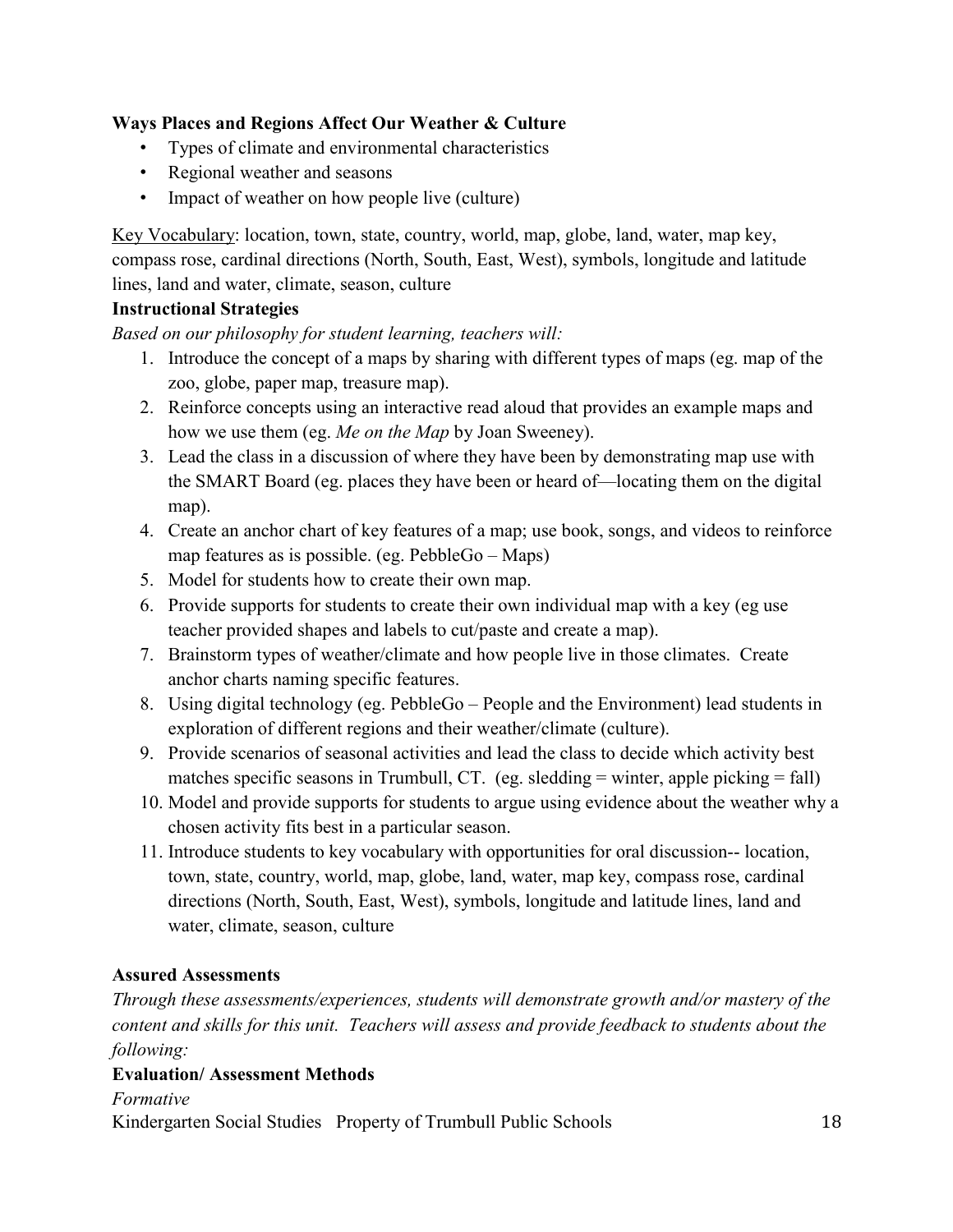Student will:

- Find features on a map using a matching activity.
- Create their own map with a map key.
- Discuss how weather affects the way people live.

#### *Summative*

Student will:

• Write about and prepare a digital presentation (eg. pictures from PebbleGo, Flipgrid/Seesaw) about how local weather/climate impacts how they live (eg. At my house in the summer, we…. because…At my house in the fall, we…because…). In the conclusion, they will argue, using evidence about which season/weather is best and why.

### **Time Allotments/Pacing Guide**

10 weeks (Note: Coordinate planning around the *Science Life Cycles Unit*)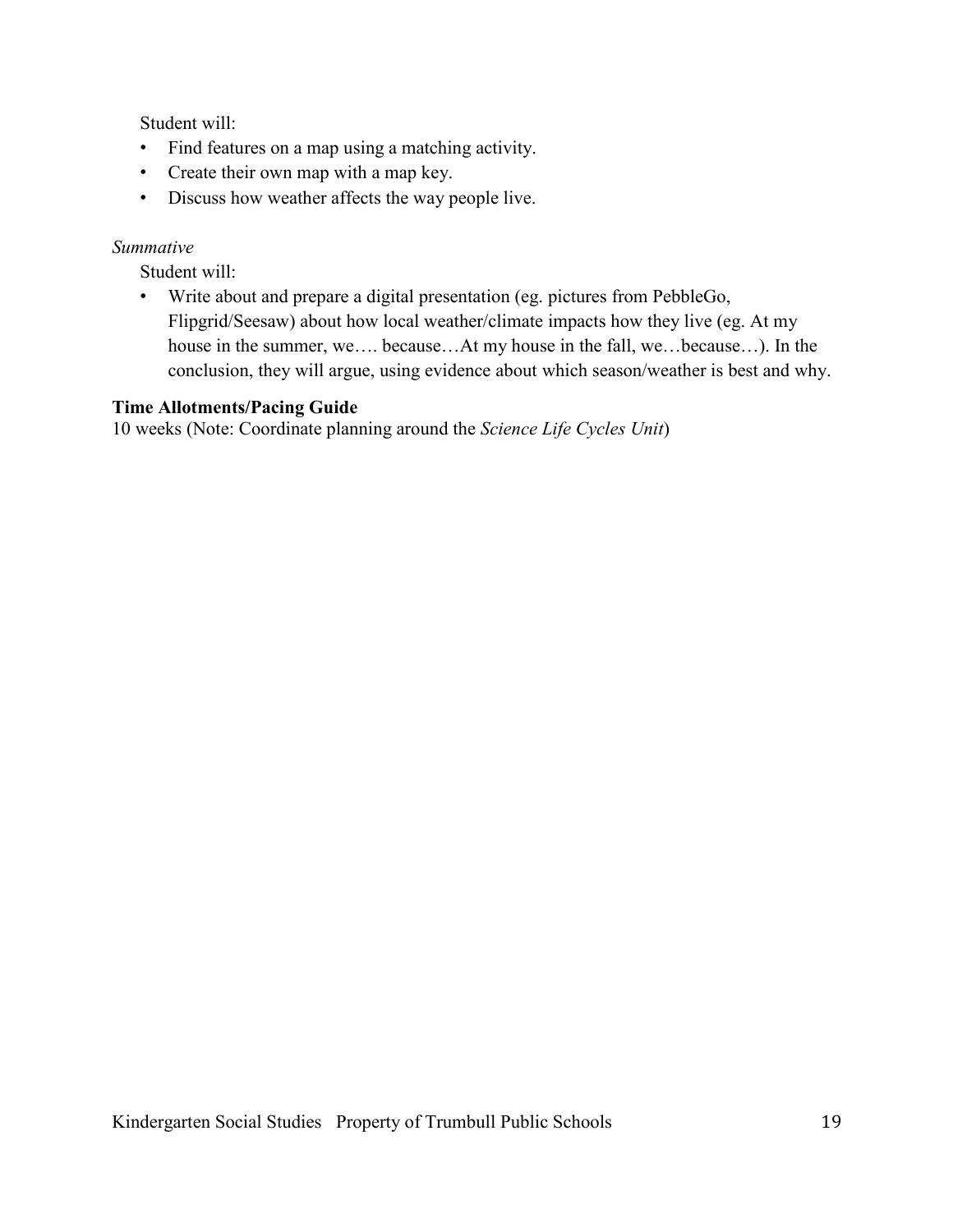### **ASSURED STUDENT PERFORMANCE TEMPLATES & RUBRICS UNIT ONE** Name \_\_\_\_\_\_\_\_\_\_\_\_\_\_\_\_\_\_\_\_\_\_\_\_\_\_\_\_\_\_\_\_\_\_\_

This is how I am a good citizen:

Kindergarten Social Studies Property of Trumbull Public Schools 20

\_\_\_\_\_\_\_\_\_\_\_\_\_\_\_\_\_\_\_\_\_\_\_\_\_\_\_\_\_\_\_\_\_\_\_\_\_\_\_\_\_\_\_\_\_\_\_\_\_\_\_\_\_

\_\_\_\_\_\_\_\_\_\_\_\_\_\_\_\_\_\_\_\_\_\_\_\_\_\_\_\_\_\_\_\_\_\_\_\_\_\_\_\_\_\_\_\_\_\_\_\_\_\_\_\_\_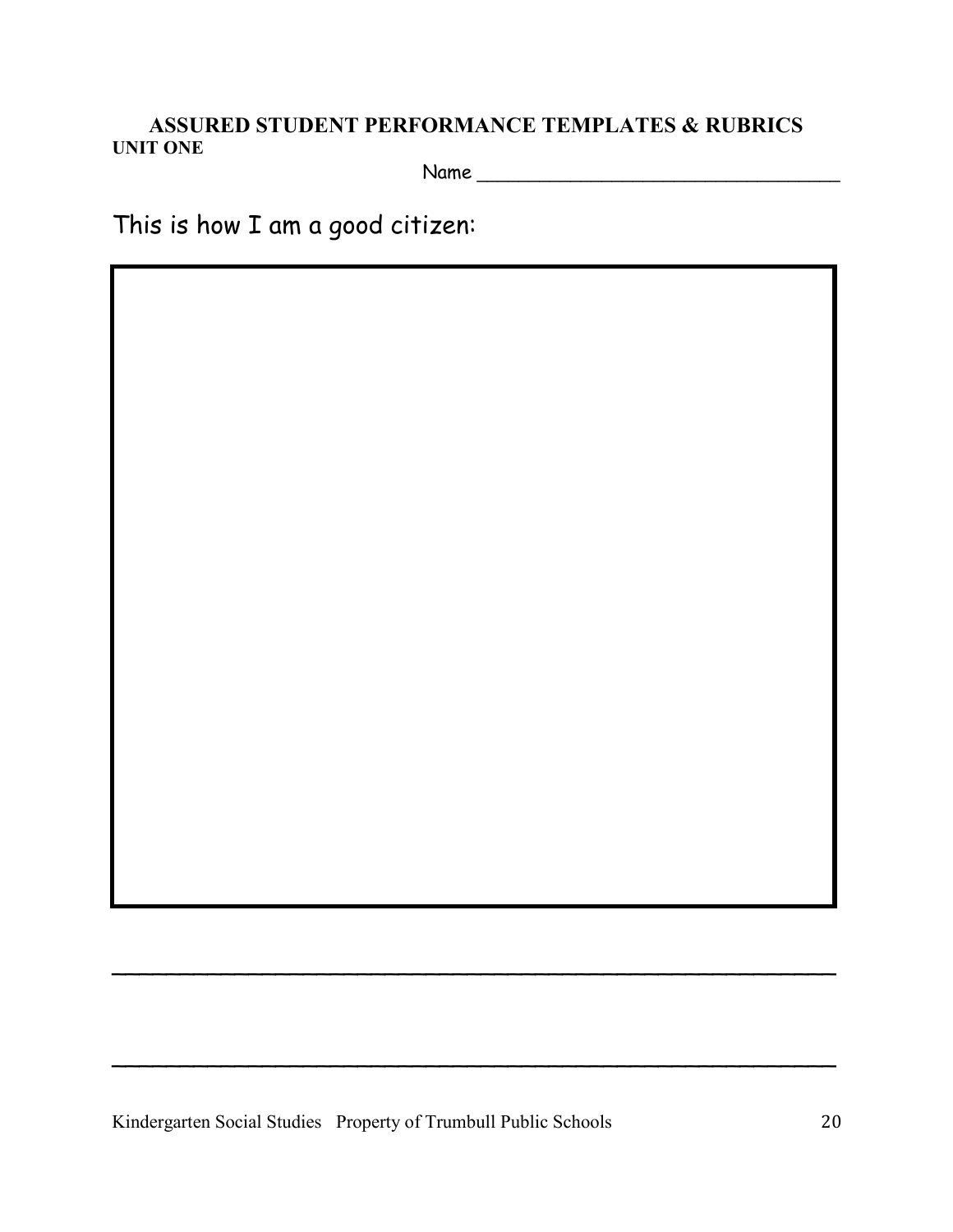### **UNIT TWO INTERVIEW ASSIGNMENT & QUESTION SHEET**

| −<br>$  -$<br>◡<br>∽ |  |
|----------------------|--|

 We have been talking about families; and how our families connect to the past via history and traditions...

Assignment: Your child will interview a family member or caregiver. They will record the answers of the below questions using pictures or words. A family member or caregiver can record these responses under the student's picture for clarification, but the student will be responsible for presenting this interview / information to the class. Students will bring in a picture of the interviewed family member.

Please find the attached rubric. As students present, they will address the three tasks on the attached rubric.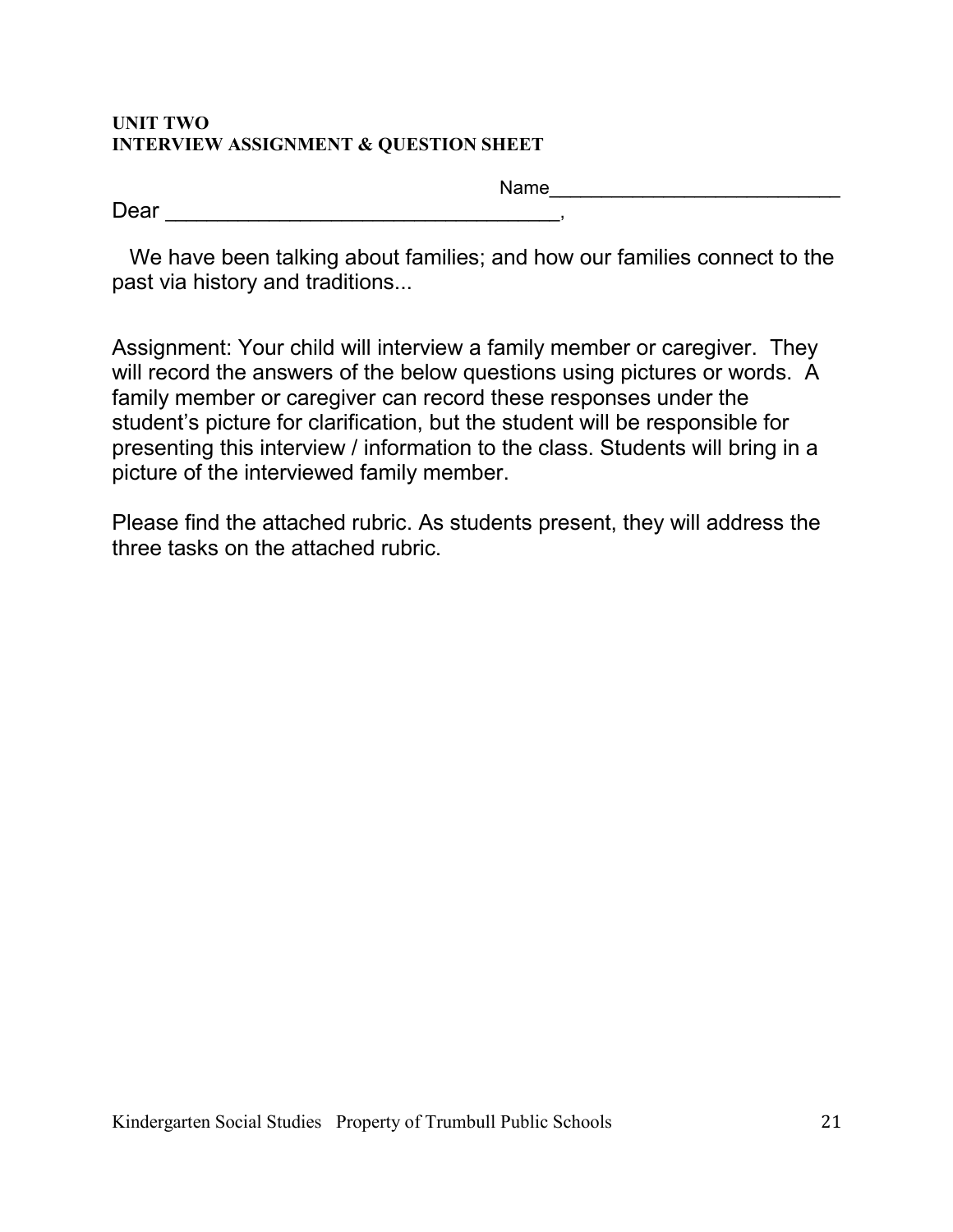Question Family Member / Caregiver Interview Questions:

What was your favorite book, toy or TV show when you were a child?

\_\_\_\_\_\_\_\_\_\_\_\_\_\_\_\_\_\_\_\_\_\_\_\_\_\_\_\_\_\_\_\_\_\_\_\_\_\_\_\_\_\_\_\_\_\_\_\_\_\_\_\_\_\_\_\_\_\_\_\_\_\_\_\_\_\_\_\_\_\_

\_\_\_\_\_\_\_\_\_\_\_\_\_\_\_\_\_\_\_\_\_\_\_\_\_\_\_\_\_\_\_\_\_\_\_\_\_\_\_\_\_\_\_\_\_\_\_\_\_\_\_\_\_\_\_\_\_\_\_\_\_\_\_\_\_\_\_\_\_\_

\_\_\_\_\_\_\_\_\_\_\_\_\_\_\_\_\_\_\_\_\_\_\_\_\_\_\_\_\_\_\_\_\_\_\_\_\_\_\_\_\_\_\_\_\_\_\_\_\_\_\_\_\_\_\_\_\_\_\_\_\_\_\_\_\_\_\_\_\_\_

\_\_\_\_\_\_\_\_\_\_\_\_\_\_\_\_\_\_\_\_\_\_\_\_\_\_\_\_\_\_\_\_\_\_\_\_\_\_\_\_\_\_\_\_\_\_\_\_\_\_\_\_\_\_\_\_\_\_\_\_\_\_\_\_\_\_\_\_\_\_

\_\_\_\_\_\_\_\_\_\_\_\_\_\_\_\_\_\_\_\_\_\_\_\_\_\_\_\_\_\_\_\_\_\_\_\_\_\_\_\_\_\_\_\_\_\_\_\_\_\_\_\_\_\_\_\_\_\_\_\_\_\_\_\_\_\_\_\_\_

My favorite book, toy or TV show is

\_\_\_\_\_\_\_\_\_\_\_\_\_\_\_\_\_\_\_\_\_\_\_\_\_\_\_\_\_\_\_\_\_\_\_\_\_\_\_\_\_\_\_\_\_\_because\_\_\_\_\_\_\_\_\_\_\_\_\_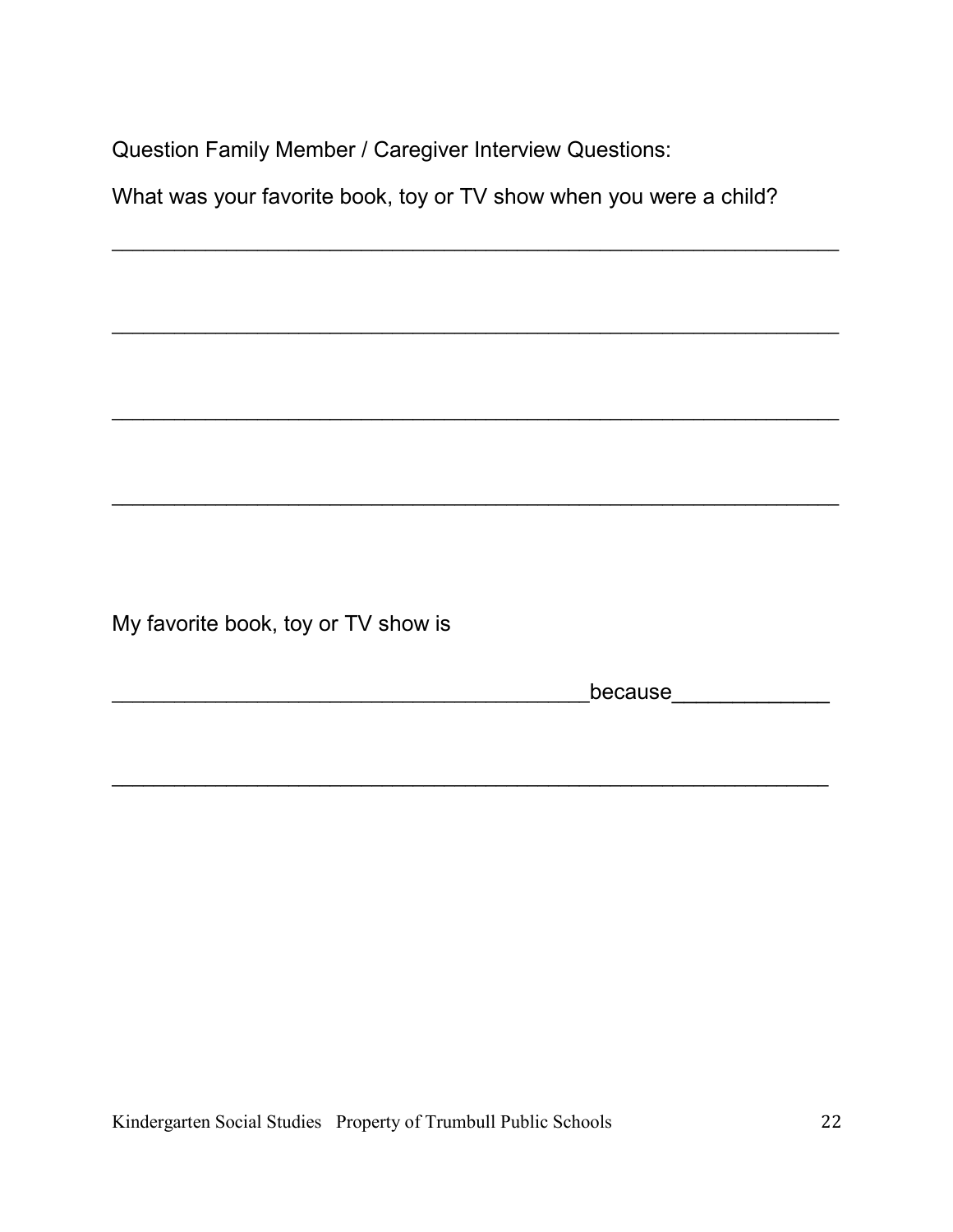Describe a tradition in our family? (holiday, food, birthday) What do we do? What do we eat? What do we share? Is there a special song or music that we play?

\_\_\_\_\_\_\_\_\_\_\_\_\_\_\_\_\_\_\_\_\_\_\_\_\_\_\_\_\_\_\_\_\_\_\_\_\_\_\_\_\_\_\_\_\_\_\_\_\_\_\_\_\_\_\_\_\_\_\_\_\_\_\_\_\_\_\_\_\_\_

\_\_\_\_\_\_\_\_\_\_\_\_\_\_\_\_\_\_\_\_\_\_\_\_\_\_\_\_\_\_\_\_\_\_\_\_\_\_\_\_\_\_\_\_\_\_\_\_\_\_\_\_\_\_\_\_\_\_\_\_\_\_\_\_\_\_\_\_\_\_

\_\_\_\_\_\_\_\_\_\_\_\_\_\_\_\_\_\_\_\_\_\_\_\_\_\_\_\_\_\_\_\_\_\_\_\_\_\_\_\_\_\_\_\_\_\_\_\_\_\_\_\_\_\_\_\_\_\_\_\_\_\_\_\_\_\_\_\_\_\_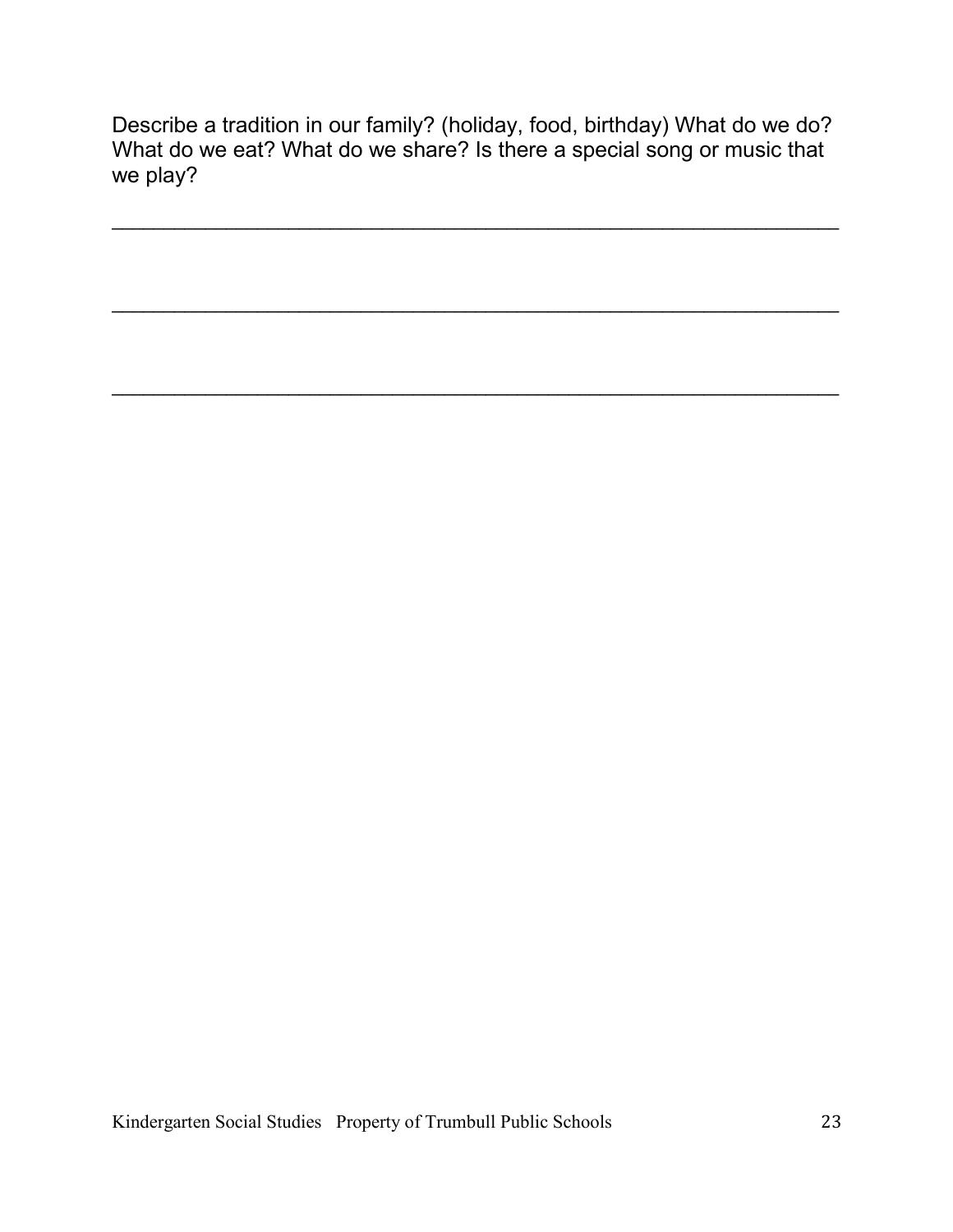# Rubric For Family Presentation

I said the source/s in my presentation:



I compared past to present:



I used my presentation skills (clear voice, eye contact)

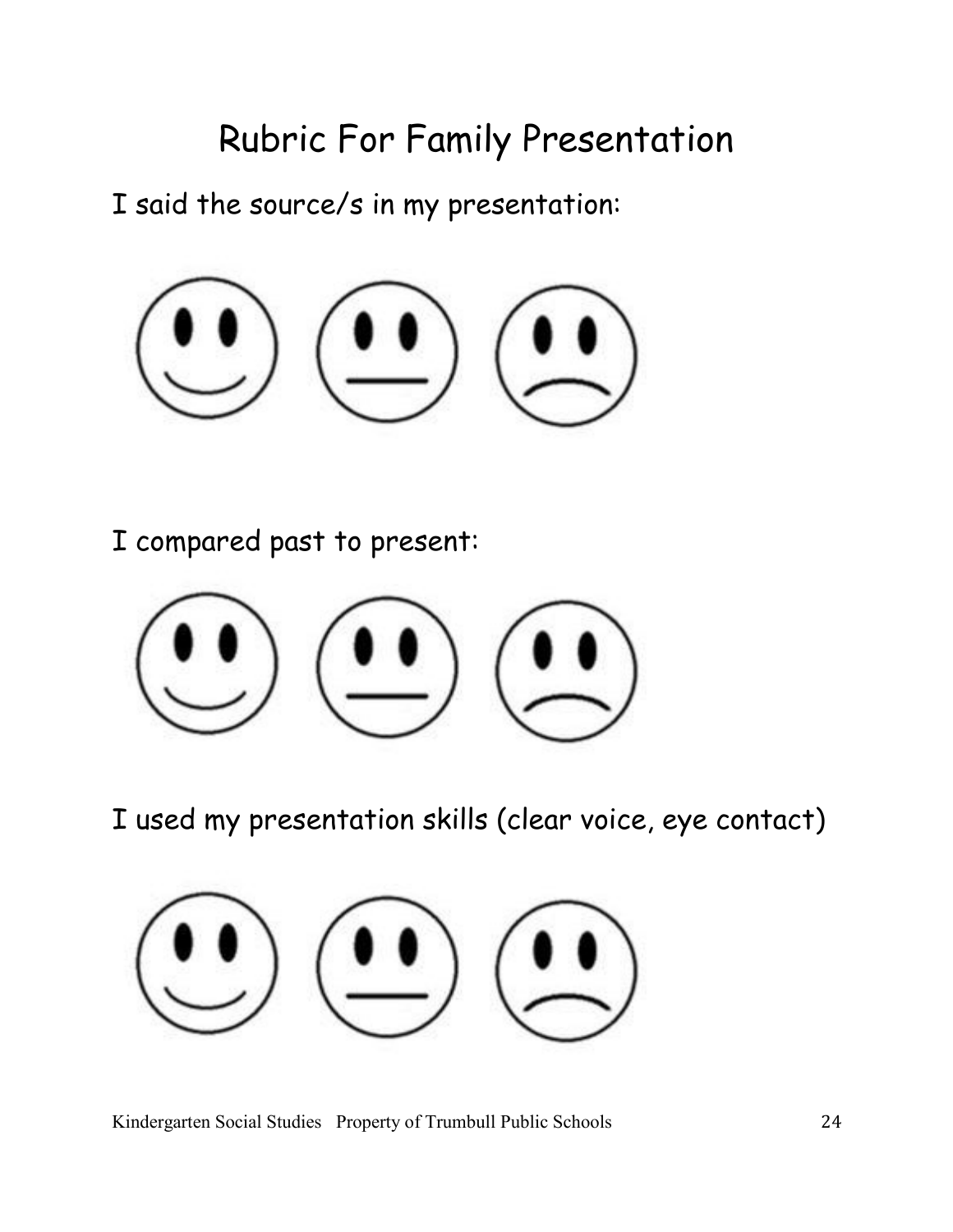

My community helper is:

 $\overline{\phantom{a}}$ Draw a detailed picture of your Community Helper.

\_\_\_\_\_\_\_\_\_\_\_\_\_\_\_\_\_\_\_\_\_\_\_\_\_\_\_\_\_\_\_\_\_\_\_\_\_\_\_\_\_\_\_\_\_\_\_\_\_\_\_\_\_\_\_\_\_\_\_\_\_\_\_\_\_\_\_\_\_\_

\_\_\_\_\_\_\_\_\_\_\_\_\_\_\_\_\_\_\_\_\_\_\_\_\_\_\_\_\_\_\_\_\_\_\_\_\_\_\_\_\_\_\_\_\_\_\_\_\_\_\_\_\_\_\_\_\_\_\_\_\_\_\_\_\_\_\_\_\_\_

\_\_\_\_\_\_\_\_\_\_\_\_\_\_\_\_\_\_\_\_\_\_\_\_\_\_\_\_\_\_\_\_\_\_\_\_\_\_\_\_\_\_\_\_\_\_\_\_\_\_\_\_\_\_\_\_\_\_\_\_\_\_\_\_\_\_\_\_\_\_

What does your community helper do?